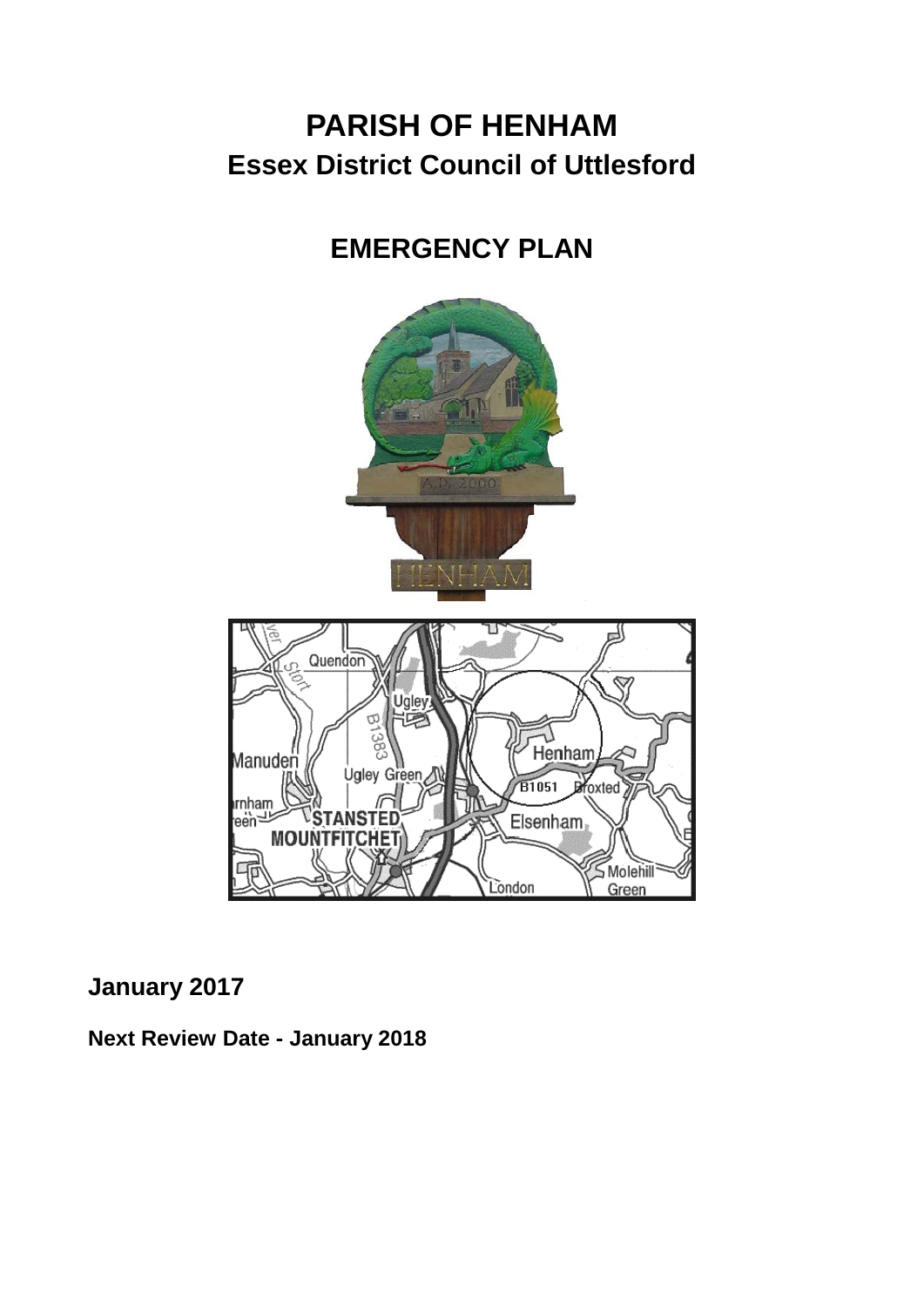This is the latest edition of our emergency plan. In principle, it remains the same as in previous years and we have incorporated a few alterations to details of key holders, telephone numbers, etc and some changes to the 'useful numbers page' and the distribution list.

It is important that you destroy any previous copies.

**Nick Baker OBE Chairman of Henham Parish Council January 2017**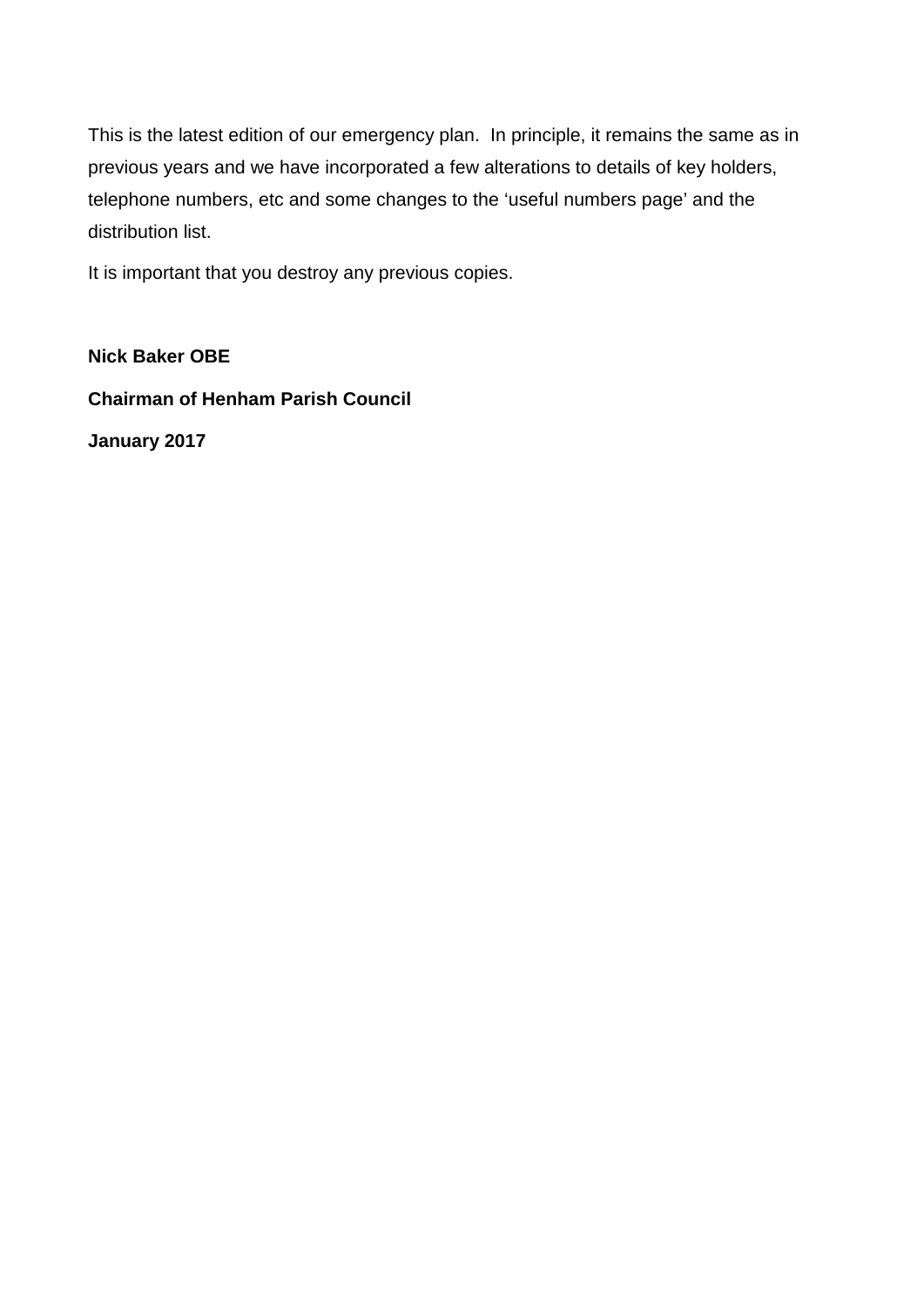## **TABLE OF CONTENTS**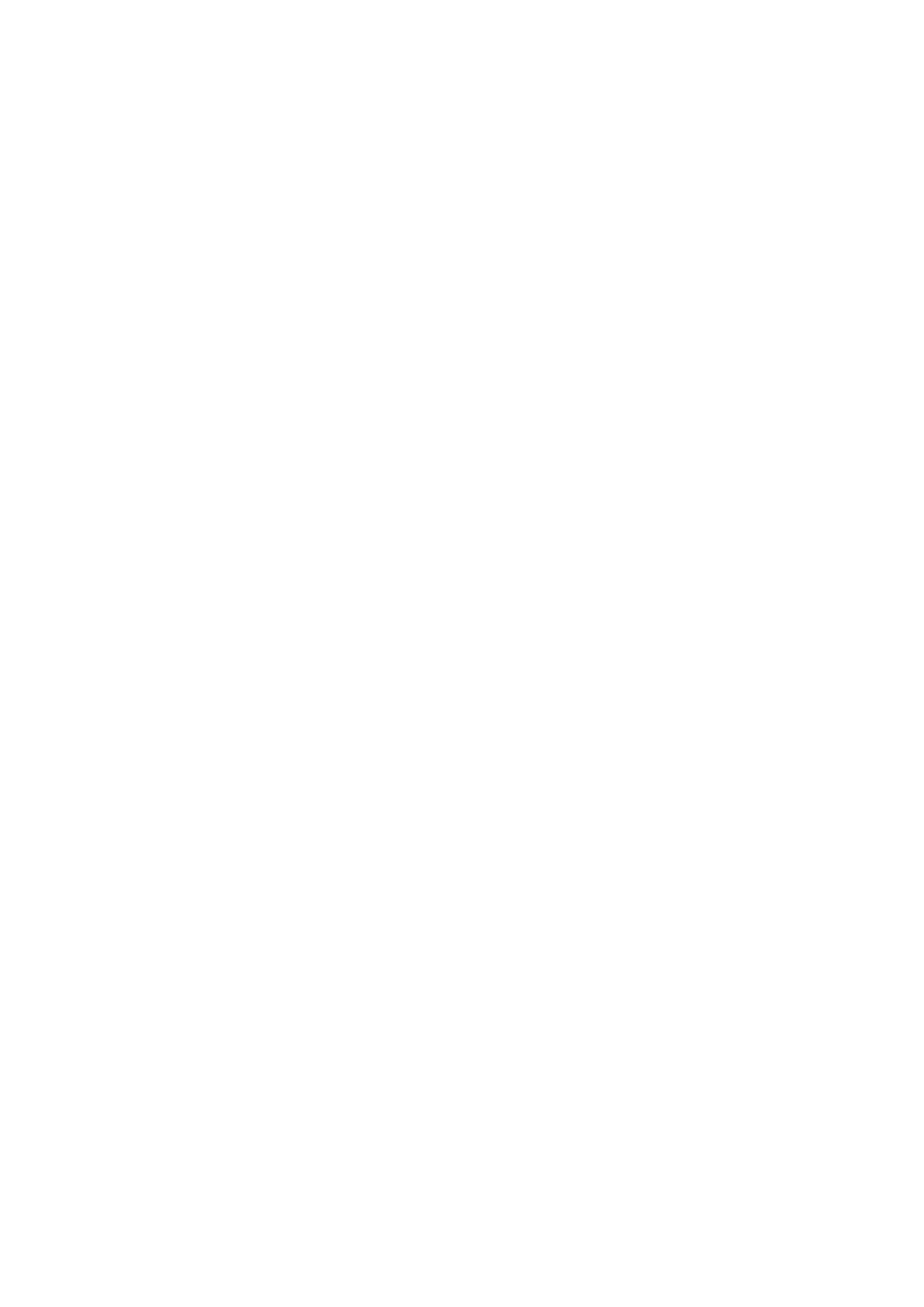## <span id="page-6-0"></span>**MAP OF THE PARISH OF HENHAM**

(Showing suggested **RVPs** {see page [43}](#page-42-0) and **Standing Water** supplies {see page [45}](#page-44-0))

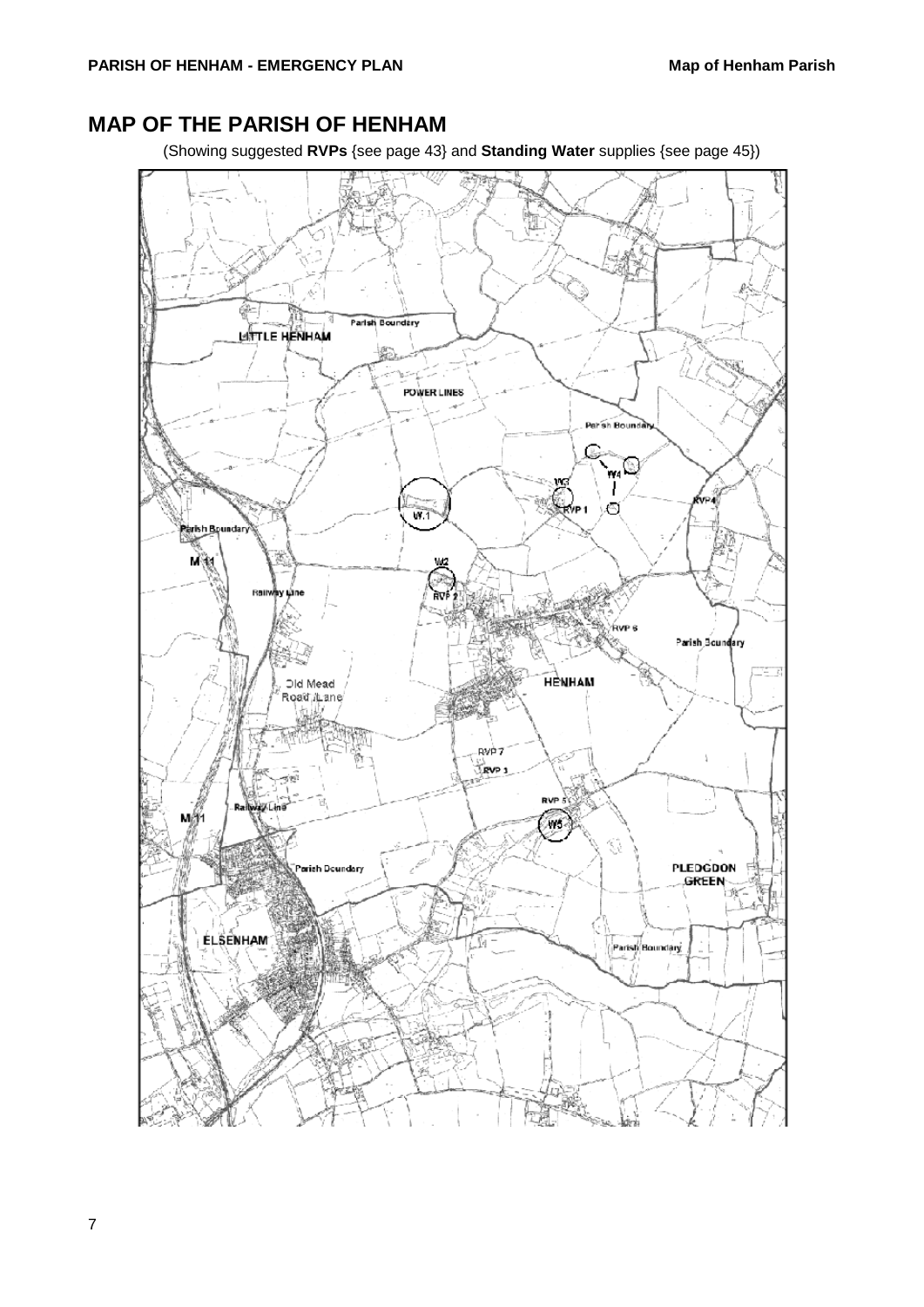## **MAP OF VILLAGE**



## **(Acknowledgement for the above map is given to Uttlesford District Council through www.uttlesford.gov.uk)**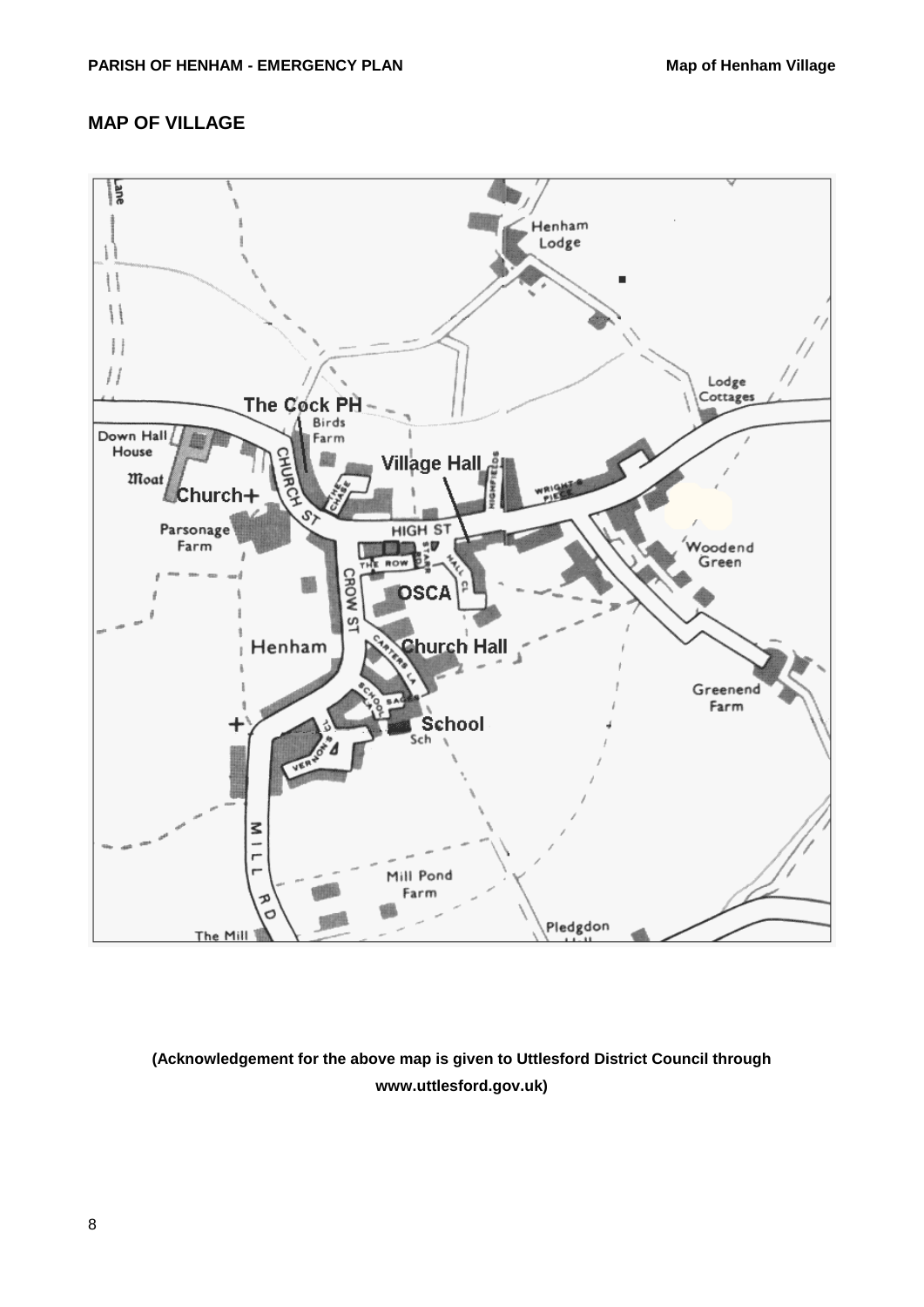## **INTRODUCTION**

#### **THE VILLAGE OF HENHAM**

Henham is a rural village within the Essex District Council area of Uttlesford and situated about seven miles north-east of Bishop's Stortford. The majority of its residents, (over 900 adults on the current electoral role and estimated 1350 in total), live in or near the centre of the village in about 430 residential premises. The remainder of the parish is mainly farmland. There are outlying smaller communities at Little Henham, Pledgdon Green and the Old Mead Road/Lane area.

On the west side of the parish, the M.11 motorway runs north/south and the Liverpool Street to Cambridge railway line is roughly parallel to it, for the most part on its east side. The presence of the railway line makes access to the motorway from the Henham side difficult.

Stansted Airport lies about 2 ½ miles, (as the crow flies), directly south of the village, but as the runway runs SW to NE, aircraft landing in a southerly direction tend to approach to the east of the parish over Broxted. Those taking off in a northerly direction either turn right (east) and away from the village or turn left (west) and by *agreement* with BAA, do not over-fly the village centre. They use a 3km wide swathe round the north side of the parish. Occasionally, aircraft do pass over the village, but this is the exception.

The village itself is accessible to motor vehicles from three directions, west, east south and limited from the north. In the event of it being necessary, it could be relatively easy to isolate it from vehicular traffic.

#### **THE EMERGENCY PLAN - GENERAL**

In preparing this plan we recognise that whilst emergencies/major incidents come in many forms, the most likely are:-

- a) an aircraft crash
- b) a train crash
- c) an incident on the M11 motorway which may involve, for example, many casualties or chemical spillage or stranded persons in severe weather.
- d) severe weather, per se.
- e) epidemic/pandemic illness to residents

**We also acknowledge that the Emergency Services and Uttlesford District have their own plans/procedures for dealing with major incidents and that anything we propose is purely subordinate to them and in particular the Incident Office in charge and to the Uttlesford Emergency Planning Officer.**

We do however suggest that we can be of use, particularly in the immediate aftermath of an incident. Where an incident occurs in a town or city the emergency services will most probably have a detailed knowledge of the location. Should such an incident occur in a rural area it is most likely that they may not. We, as locals, will have knowledge of premises, resources, local talents and skills, access and egress and equipment that may be utilised. We have based our plan on this premise.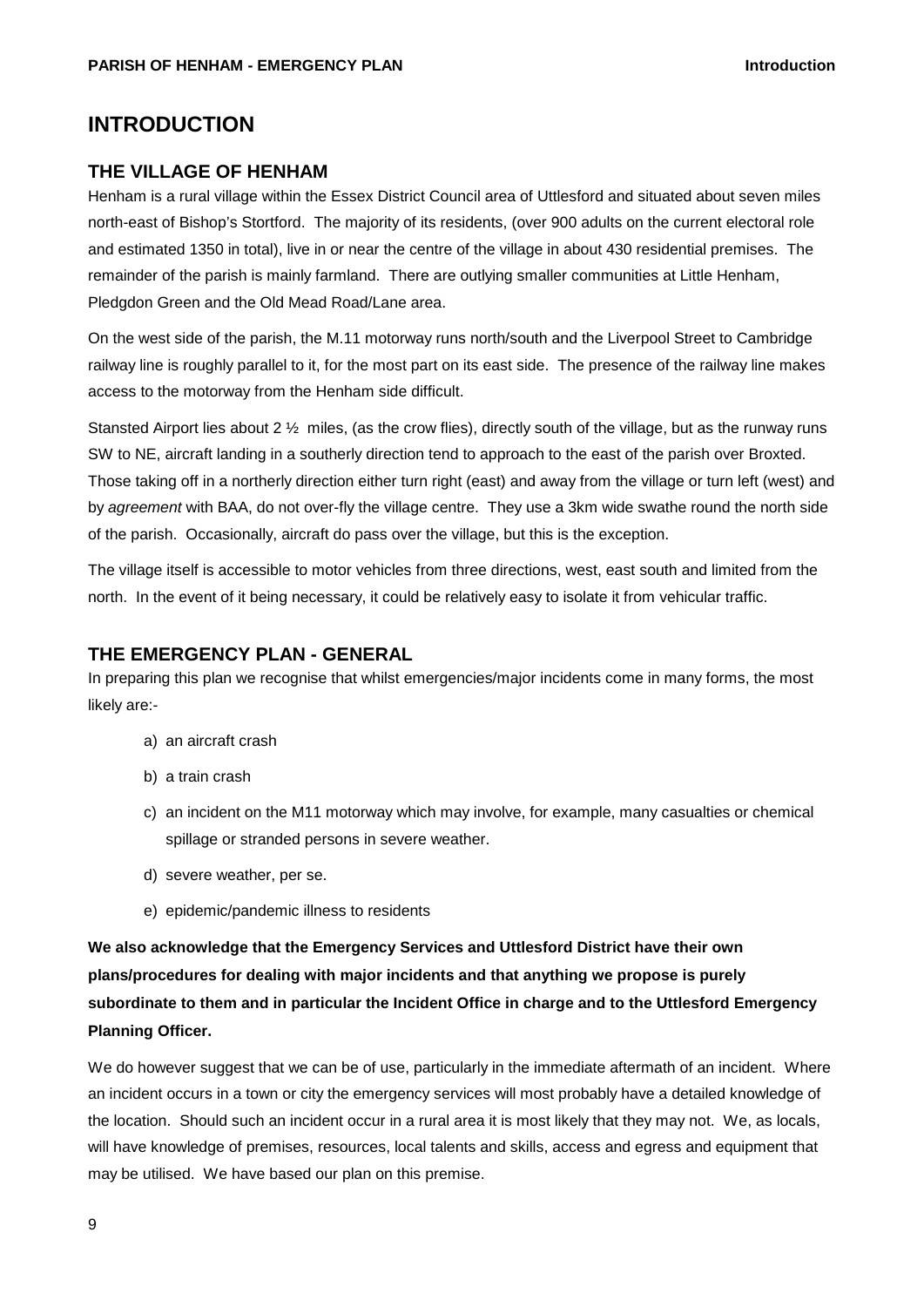#### **PARISH OF HENHAM - EMERGENCY PLAN Introduction**

We also recognise that that there is a probability that we may have to be self-sufficient for a period of time, as perhaps in **d)** above.

We are aware that although much of our plan relies on telephone communications, this medium may be restricted or unavailable and we will have to improvise accordingly.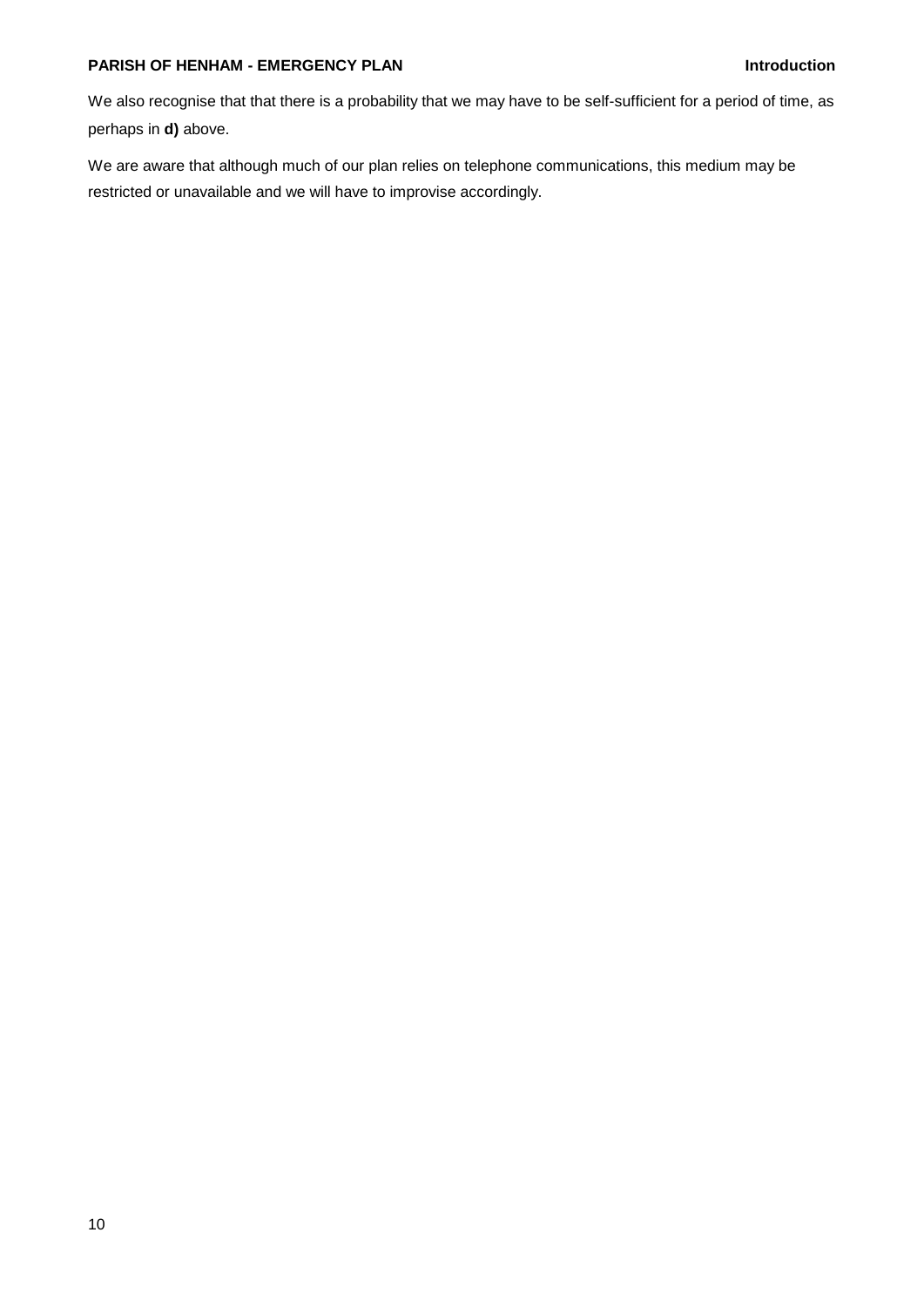#### **PARISH OF HENHAM - EMERGENCY PLAN Introduction**

### **THE OBJECTIVES OF HENHAM VILLAGE PLAN**

With the above in mind, the objectives of our plan are as follows:-

- a) To collate information that could be made immediately available to the emergency services to assist them in making informed decisions as to the deployment of their resources by:
	- i) preparing a summary of **communal and other buildings** including location, description, sketch plans, facilities available, key-holders and suggestions of possible use, (pages [19](#page-18-0) et seq.)
	- ii) preparing a summary of suitable sites which may be considered by the emergency services as **rendezvous points**, (pages [43](#page-42-0) et seq.)
	- iii) listing people who have **equipment, skills and talents** who have offered their help, (pages [46](#page-45-0) et seq.)
	- iv) siting an **incident box** which will contain items which may be of use to the emergency services, for example, Ordnance Survey maps, copies of the electoral roll, etc.(page [14](#page-13-0) et seq.)
- b) Provide such assistance to the emergency services in the aftermath of a disaster as we are able by
	- i) devising and initiating a **'call-out' plan** (page [15\)](#page-14-0)
	- ii) designating a **Village Co-ordinator** with whom the emergency services and the Uttlesford Emergency Planning Officer could liaise if required, (pages [13](#page-12-0) et seq.)
	- iii) defining and **briefing** key people in the village as to what they should be prepared to do and not do in the event of an emergency (page [53\)](#page-52-0)
	- iv) to be **proactive** in that we ensure that **we inform the Emergency Services** and the Uttlesford Emergency Planning Officer of our availability, rather than expect to be called upon as a matter of course.
	- v) **not impeding** the work of the Emergency Services by injudicious actions, for example, acting without consultation and causing obstruction to access and egress or interfering with/contaminating a potential crime scene.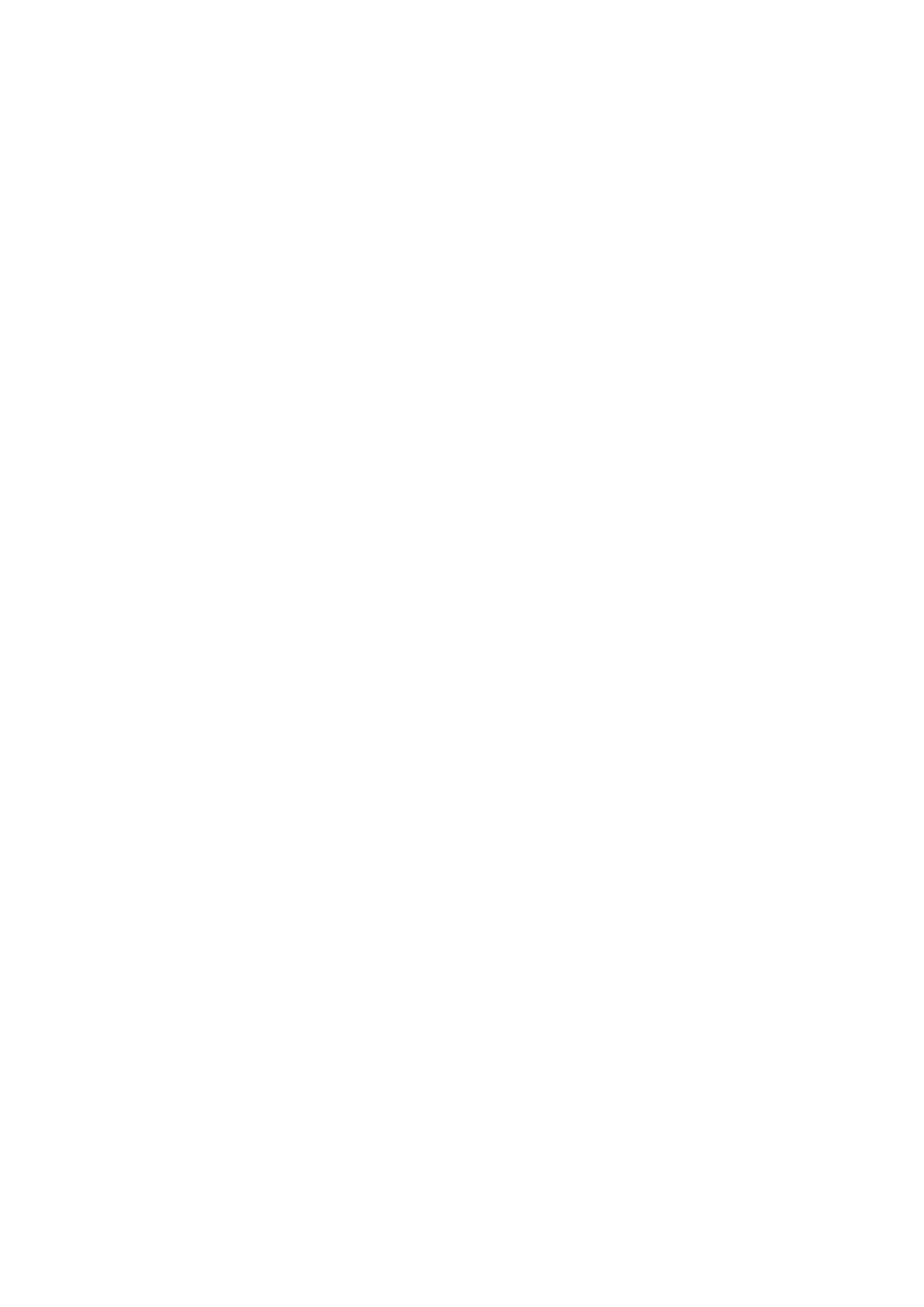## <span id="page-12-0"></span>**VILLAGE CO-ORDINATOR**

### **ROLE AND RESPONSIBILITIES**

The Village Co-ordinator is ultimately subordinate to the Emergency Service commanders, the Uttlesford Emergency Planning Officer and the Chairman of the Parish Council. However, in the initial period of an emergency the co-ordinator will probably have to act on his own initiative.

The role of the Village Co-ordinator is one we have devised to provide the following functions.

In the event of an emergency, the co-ordinator, will:-

- inform the three emergency services as soon as possible (via the 999 system) of the existence of the Henham Emergency Plan and to give such assistance as required, e.g.
	- − providing a physical presence at a central point (see OSCA on page [20\)](#page-19-0)
	- supplying copies of maps, electoral roll, and copies of the village plan, (page [14\)](#page-13-0)
	- advising on buildings, RVPs, etc.
	- provide local knowledge, advising on access and egress
	- supplying lists of village residents who have volunteered to help with equipment and skills, etc.
- contact the Uttlesford Emergency Planning Officer as soon as possible and to act on his/her advice and instructions
- inform and liaise with the chairman of the Parish Council and act on his/her advice and instructions
- set in motion the call-out plan for key-holders of village buildings if required and to confirm when the buildings are open and ready to use
- receive and brief residents who offer their assistance and to direct them according to instructions received
- refer all press/media enquiries as far as possible to an emergency service press liaison officer and advise other residents to do the same
- maintain a log of all actions taken by the co-ordinator and Chairman of the Parish Council as required.

The Call-out procedure is detailed on pages [15](#page-14-0) et seq.

#### **Additional Functions**

To regularly review and maintain the accuracy of the plan.

To distribute copies of the plan to people/organisations according to instructions of the Parish Council.

To maintain a list of changes to information in the plan in the incident box until re-publication of the plan.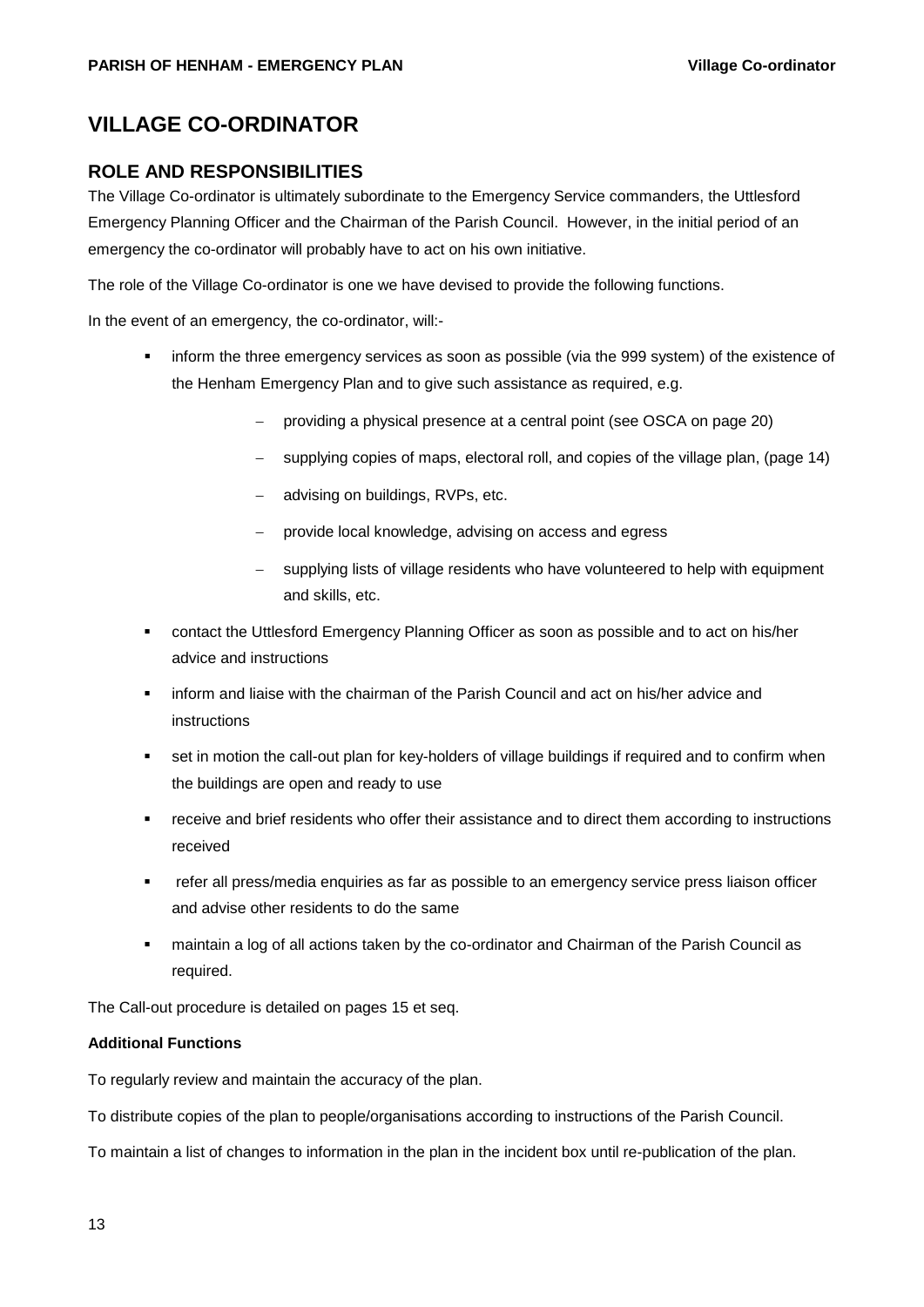#### <span id="page-13-0"></span>**HENHAM INCIDENT BOX**

To locate the locked village incident box within the **Surgery at OSCA** and maintain contents, viz.-

- 4 copies of Ordnance Survey maps of scale 2 1/2 inches to 1 mile
- 4 enlarged copies of the map on page [7](#page-6-0)
- 4 enlarged copies of a map showing the buildings in the village centre
- 4 copies of the Henham Emergency Plan
- 4 copies of the Electoral Roll
- **set of Local Telephone Directories**
- Incident Log, message pads and writing material.
- <sup>12</sup> luminous yellow tabards for issue to co-ordinators and helpers
- **2 copies of the Uttlesford Emergency Rest Centre booklet**

(Key to box with Bill Bates - In emergency, force the lock.)

### **VILLAGE CO-ORDINATORS - DETAILS**

In the event of an emergency contact the co-ordinator first and then try the others in turn. If all calls fail for some reason inform the Chairman of the Council.

|              |                     | Home          | <b>Business</b> | Mobile        |
|--------------|---------------------|---------------|-----------------|---------------|
| Co-ordinator | <b>Rory GLEESON</b> | 01279 647 729 | None            | 07849 131 934 |
|              | 45 Oziers,          |               |                 |               |
|              | Elsenham            |               |                 |               |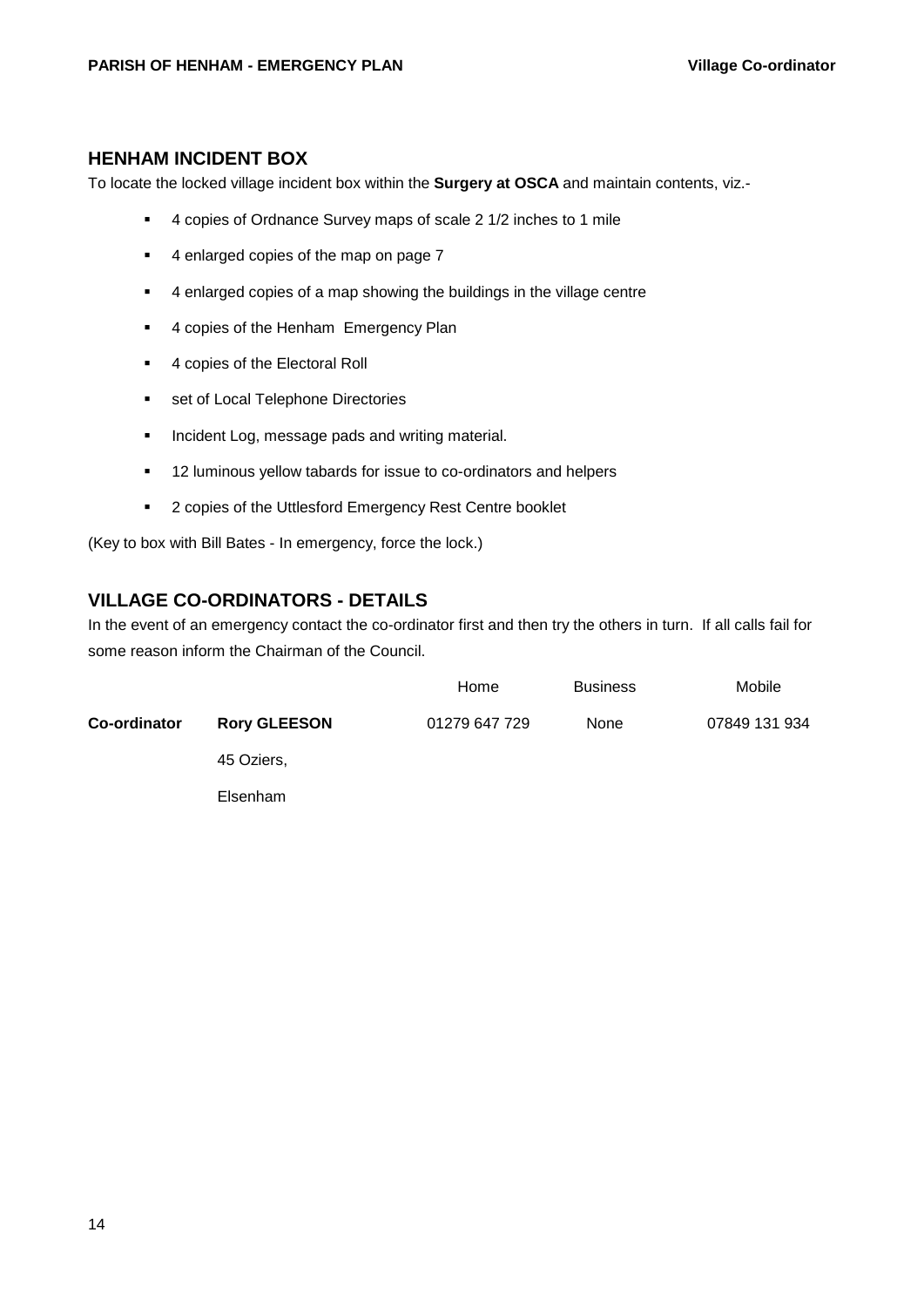## <span id="page-14-0"></span>**CALL-OUT PROCEDURE**

### **RATIONALE**

In the first instance, we have to speculate from whom or how the initial indication of a disaster/emergency will come. It is most likely that the Emergency Services will receive the information from the public many times over, particularly in this age of mobile phones. Although each of the services will have a copy of our plan, it is safe to assume it will not be readily available and even if it was, it will not be a priority for them to contact the Village Co-ordinator.

It is to be hoped they may, at a relatively early stage, contact the Uttlesford Emergency Planning Officer who in turn may call the Village Co-ordinator. Again this is not to be relied upon and even if this did happen, the time delay may be considerable.

It is most likely that we will become aware of an incident by personal observation or a phone call to the Coordinator from a village resident.

Thereafter, the Village Co-ordinator is pivotal as far as the village is concerned in initiating our call-out procedure and on the assumption there is likely to be confusion and uncertainty about the nature and severity of the incident, good judgement is needed. The list on page [16](#page-15-0) shows a sequence of actions in priority, which may have to be adapted according to the circumstances.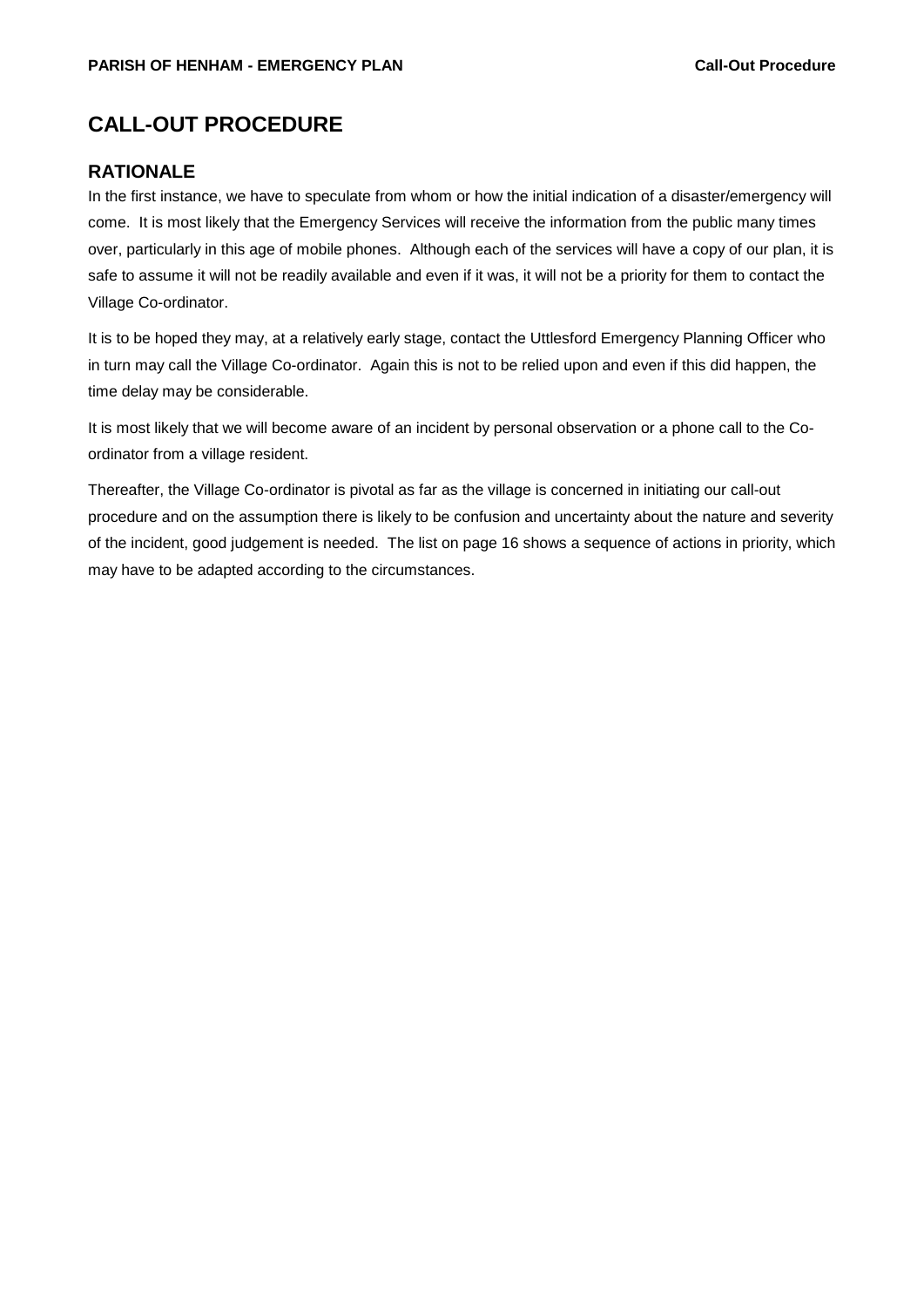## **ACTION BY VILLAGE CO-ORDINATOR**

<span id="page-15-0"></span>

|                | <b>ACTION</b>                                                                                                        | <b>INFORMATION</b>                                                                                                                                                                                                                                                        | <b>REMARKS</b>                                                                                                                                                                                                    |
|----------------|----------------------------------------------------------------------------------------------------------------------|---------------------------------------------------------------------------------------------------------------------------------------------------------------------------------------------------------------------------------------------------------------------------|-------------------------------------------------------------------------------------------------------------------------------------------------------------------------------------------------------------------|
| 1.             | Phone 999                                                                                                            | As far as possible give the following details -                                                                                                                                                                                                                           | Do not assume, unless there is good evidence to the                                                                                                                                                               |
|                |                                                                                                                      | (a) Type of Incident                                                                                                                                                                                                                                                      | contrary, that the emergency services are fully aware<br>of the incident. They may have had many                                                                                                                  |
|                |                                                                                                                      | (b) Exact location(s) of incident                                                                                                                                                                                                                                         | contradictory reports.                                                                                                                                                                                            |
|                |                                                                                                                      | (c) Your name, address, telephone number (mobile<br>number as well if you have one)                                                                                                                                                                                       | Even if you have such evidence, unless there is a<br>police officer or other member of the emergency                                                                                                              |
|                |                                                                                                                      | (d) Services required                                                                                                                                                                                                                                                     | services at hand, in which you can pass information<br>verbally, call 999 anyway giving the information at (a)                                                                                                    |
|                |                                                                                                                      | (e) Estimated casualties if known                                                                                                                                                                                                                                         | to $(h)$                                                                                                                                                                                                          |
|                |                                                                                                                      | Hazards and road blockages if any<br>(f)                                                                                                                                                                                                                                  | Make a note of the time and nature of the                                                                                                                                                                         |
|                |                                                                                                                      | (g) Access routes                                                                                                                                                                                                                                                         | conversation.                                                                                                                                                                                                     |
|                |                                                                                                                      | (h) Stress that you are the Village Co-ordinator and<br>that you will be at OSCA (give exact location).<br>State that OSCA is a possible site for a forward<br>command post and you will have maps and<br>details of buildings, R.V.P's and residents<br>available there. |                                                                                                                                                                                                                   |
| $\overline{2}$ | Phone the Uttlesford Emergency Planning<br>Officer (see page 55 Uttlesford Emergency<br>Planning Officer for number) | Give information as at (a) - (h) above. Tell him/her<br>that you have phoned 999 and that unless advised to<br>the contrary, or you have made a decision to the<br>contrary, you intend to make the buildings in the<br>village ready for use if required.                | The Uttlesford Emergency Planning Officer has<br>emergency plans to follow and you must liaise closely<br>with him/her and rely on their expertise.<br>Make a note of the time and nature of the<br>conversation. |
|                |                                                                                                                      | See 6 below and ask for advice accordingly.                                                                                                                                                                                                                               |                                                                                                                                                                                                                   |
| 3              | Phone other Village Co-ordinators                                                                                    | Ensure they are aware of the incident.                                                                                                                                                                                                                                    | Make a note of the time and nature of the<br>conversation.                                                                                                                                                        |
|                |                                                                                                                      | If necessary, allocate tasks, for example divide<br>responsibility for 4,5 and 6 below.                                                                                                                                                                                   |                                                                                                                                                                                                                   |
|                |                                                                                                                      | Ensure one co-ordinator (possibly you) goes to<br>OSCA at once.                                                                                                                                                                                                           |                                                                                                                                                                                                                   |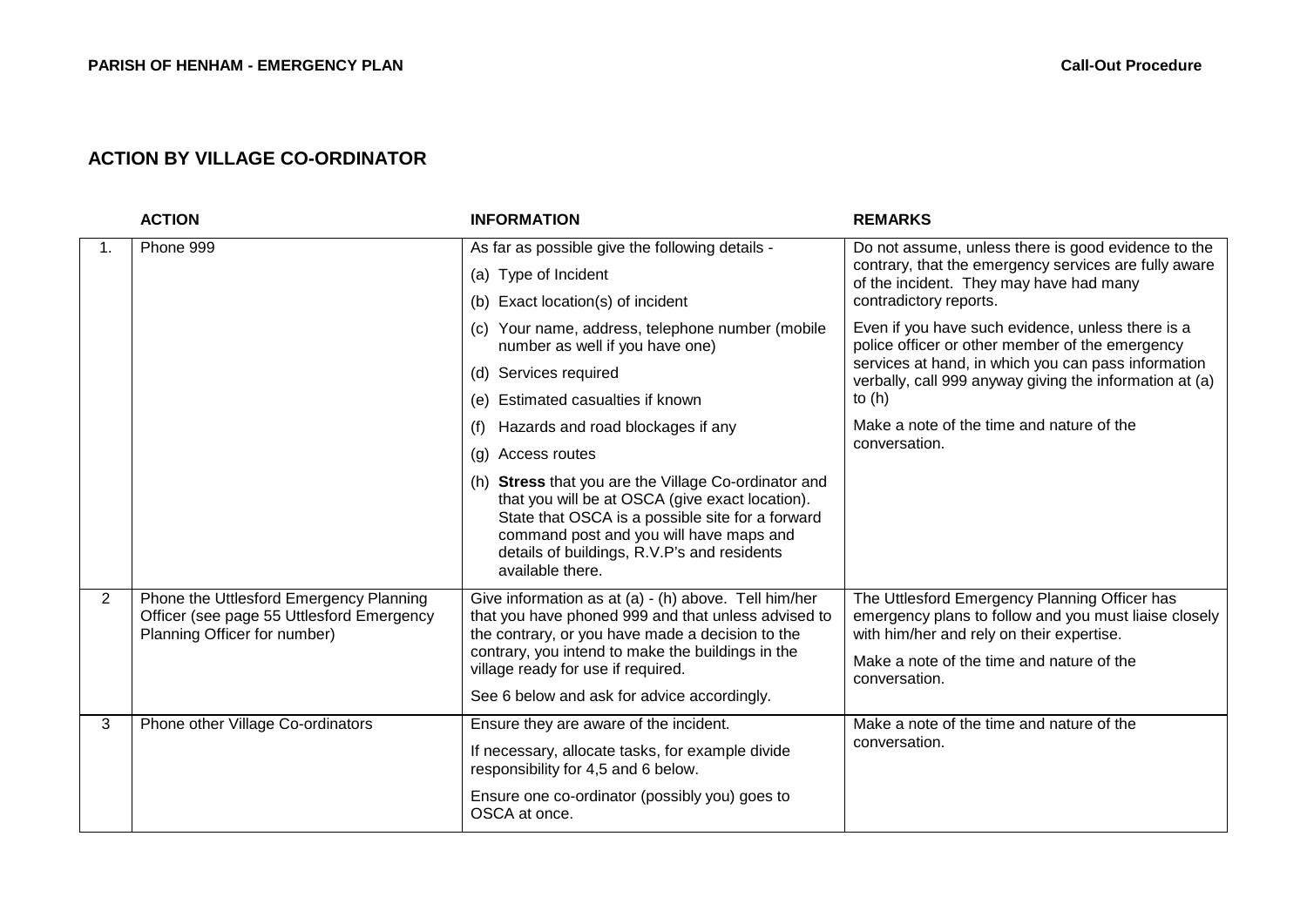#### **PARISH OF HENHAM - EMERGENCY PLAN Call-Out Procedure**

| 4              | Phone the Chairman of the Parish Council<br>(number on page 49)                                                  | Tell him what you have done and what you intend to<br>do.<br>It is his decision and responsibility to inform other<br>council members and give instructions accordingly.                                                                                                                                                                                                                                                                                                                                                                                                   | It might be considered a good idea to spread some of<br>the council members at the buildings you intend to<br>open.<br>Make a note of the time and nature of the<br>conversation. |
|----------------|------------------------------------------------------------------------------------------------------------------|----------------------------------------------------------------------------------------------------------------------------------------------------------------------------------------------------------------------------------------------------------------------------------------------------------------------------------------------------------------------------------------------------------------------------------------------------------------------------------------------------------------------------------------------------------------------------|-----------------------------------------------------------------------------------------------------------------------------------------------------------------------------------|
| 5              | Phone Key-holders for -<br>OSCA (page 21)<br>VILLAGE HALL (page 31)<br>CHURCH HALL (page 29)<br>SCHOOL (page 25) | Ask them to act in accordance with their printed<br>instructions and in particular, ensure the premises<br>are opened and ready for use if required.<br>Ask them to ensure that the Village Co-ordinator at<br>OSCA is informed when the premises are ready.<br>If possible, establish a telephone number where at                                                                                                                                                                                                                                                         | This is a judgement decision. However, nothing will<br>be lost if the premises are not required.<br>Make a note of the time and nature of the<br>conversations.                   |
|                |                                                                                                                  | least one key holder can be contacted.<br>Tell them they will be stood down if not required but if<br>they are to be used, a member of the emergency<br>services will be sent to them.                                                                                                                                                                                                                                                                                                                                                                                     |                                                                                                                                                                                   |
| 6              | Phone Neighbouring Parishes and the<br>Chairman of the Sub-Committee 3 Parish<br>Liaison Committee (see page 55) | As appropriate. If the Uttlesford Emergency Planning<br>Officer has been contacted he/she may have advised<br>you on this or taken the responsibility.                                                                                                                                                                                                                                                                                                                                                                                                                     |                                                                                                                                                                                   |
| $\overline{7}$ | Go to OSCA and set up residence in the<br>Surgery.                                                               | Thereafter, act in co-operation with the Incident<br>Officer in charge, the Emergency Services and if<br>present, the Uttlesford Emergency Planning Officer<br>and Chairman of the Parish Council.<br>Issue items from the Incident Box as required.<br>Keep a log of the time and nature of all telephone<br>calls you make, instructions you receive and actions<br>you take.<br>Receive any volunteers from the village that may<br>appear and utilise them in accordance with any<br>instructions received from the Incident Officer.<br>Issue tabards as appropriate. | The responsibility for calling upon volunteers with the<br>equipment, skills and talents, etc. rests with the<br>Incident Officer.                                                |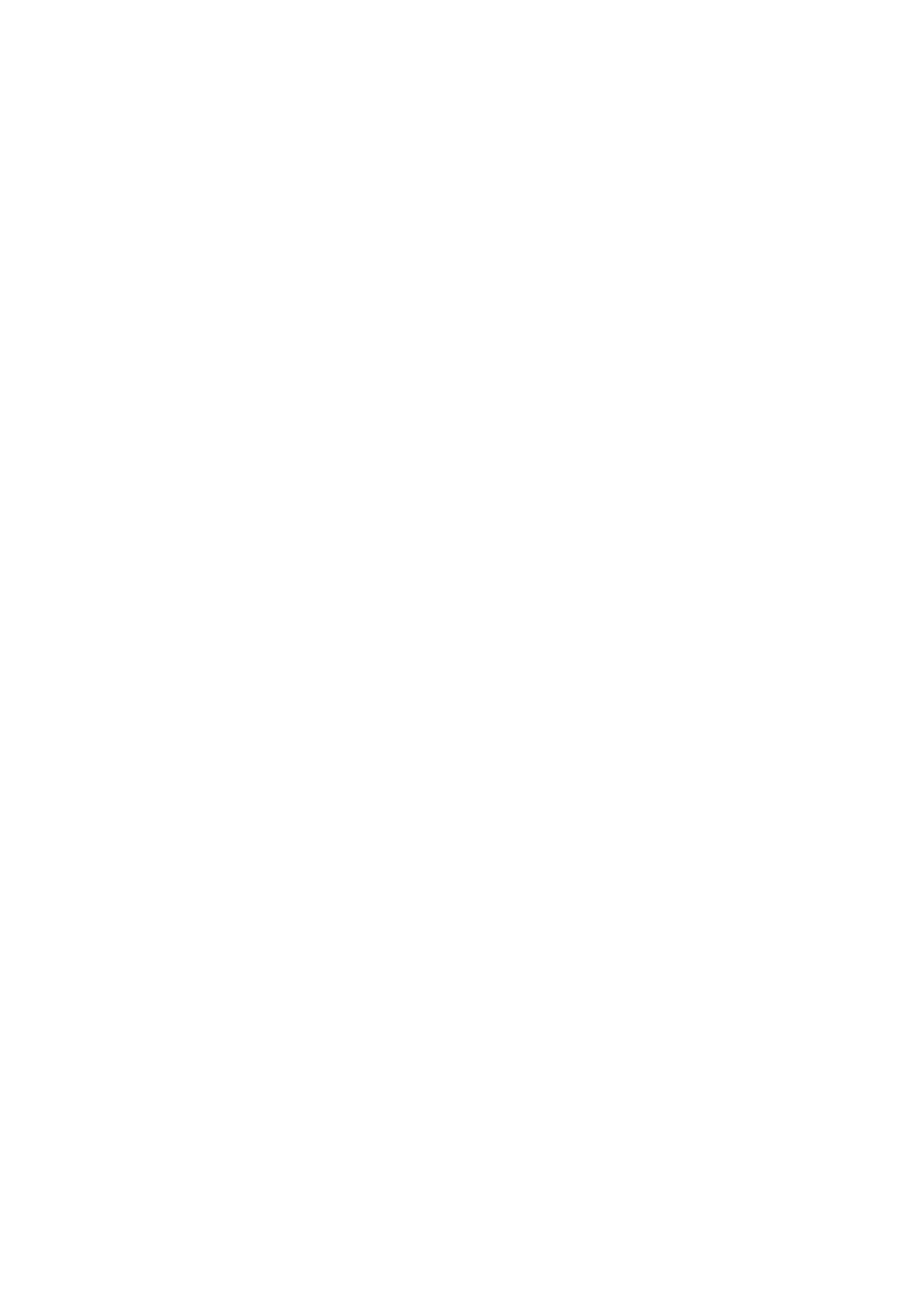## <span id="page-18-0"></span>**BUILDINGS WITHIN THE VILLAGE**

The following are buildings within the village which may be used for various purposes in the event of an emergency. Whilst we are lucky to have such amenities, it is to be stressed they are only suitable for the recommended purposes in the short term.

- **OSCA, a former school now used for community purposes (page [20\)](#page-19-0)**
- **Henham and Ugley Primary School (page [25\)](#page-24-1)**
- **The Church Hall (page [29\)](#page-28-1)**
- **The Village Hall (page [31\)](#page-30-1)**
- **Pledgdon Hall (page [35\)](#page-34-0)**
- **The Cock Public House (page [37\)](#page-36-0)**
- **St Mary's Church (page [39\)](#page-38-0)**
- **The Village Shop (page [41\)](#page-40-0)**

#### **VILLAGE DEFIBRILLATOR**

The Defibrillator is located at OSCA to the left of the main entrance – PIR lighting has now also been installed.

There are 2 village volunteers who will deal with maintenance and admin ie check the machine weekly, assume responsibility for ongoing training, via Dot Parker ( Heart beat/ blue cloud training).

Gill Foster – 07921 810502 , 01279 850687 Sarah Coke - 01279 850438, 07840960909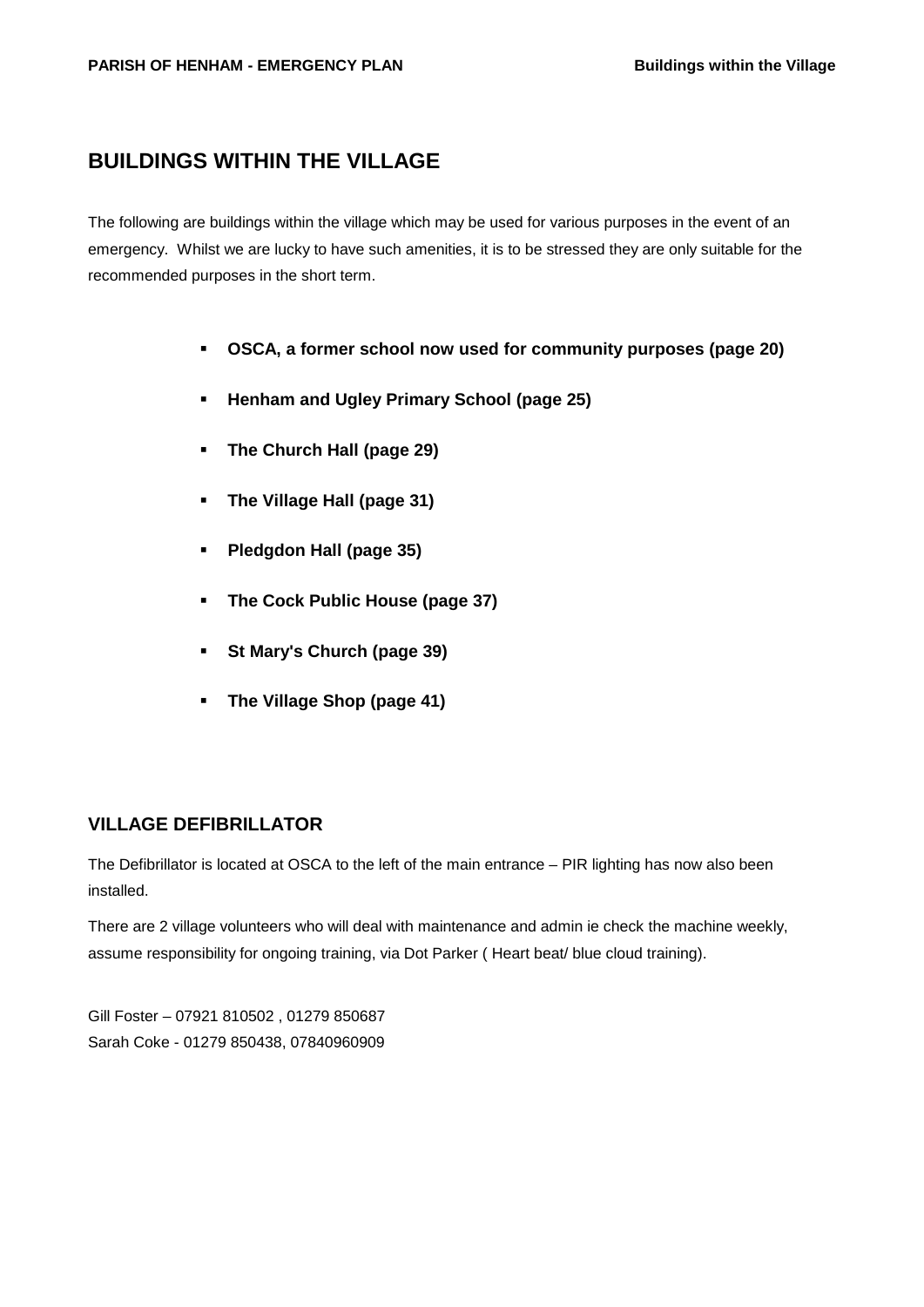### **OSCA**



#### <span id="page-19-0"></span>**DESCRIPTION**

OSCA was formerly a school and is now used as a multi-purpose community centre.

It is situated in the heart of the village on the east side of Crow Street, about 60 yards south of the junction with the High Street.

Structurally, it is a well maintained single storey building with good lighting and electric heating, but no telephone or telephone points. It has a small kitchen area with an electric stove and water heating facilities. There are power points to all rooms.

It sits within its own grounds, all of which is surfaced with tar macadam. It is enclosed with mainly metal railings.

It has space for perhaps 25 well parked cars, although heavier vehicles, i.e. mobile control centres, may have difficulty getting through the gate. The gate is wide enough, but the swing through it is to a degree obstructed by two trees.

Alternatively, and depending on weather conditions, mobile control vehicles could be parked on the wide green verge in front of the building, (see picture above).

### **POSSIBLE USE**

When viewed in relation to other available sites within Henham this building lends itself for use as a possible **Forward Control Point** for the emergency services.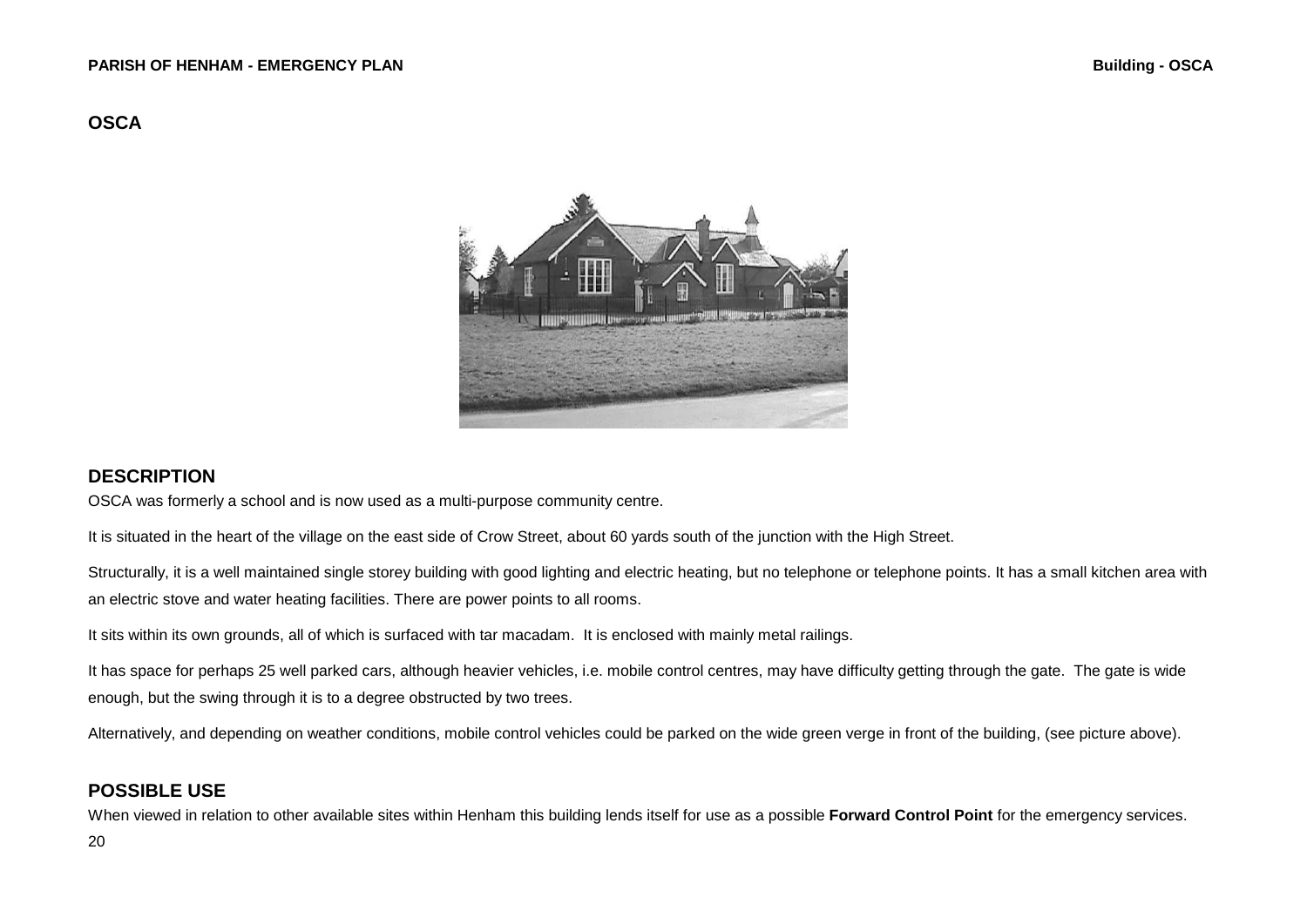There are three main rooms, (see sketch map on page [23\)](#page-21-0), and their suggested use is as follows:-

| Main Hall | Police and Briefing area |
|-----------|--------------------------|
|-----------|--------------------------|

**Library** Fire Brigade

**Back Room** Ambulance

<span id="page-20-0"></span>Additionally, the small room known as the **Surgery** could be used for the Village Co-ordinator and Uttlesford Community and Emergency Planning Officer and to site the Incident Box. The door to this section provides access for the disabled.

### **OSCA KEY-HOLDERS**

|             |                    |                       | <b>Home Phone</b> | <b>Mobile Phone</b> |
|-------------|--------------------|-----------------------|-------------------|---------------------|
| $1_{\cdot}$ | Carol Eaton        | 40, Mill Road, Henham | 01279 850 591     | 07759 426 203       |
|             |                    |                       |                   | 07969 993 943       |
| 2.          | David Morson       | The Chantry, Crow     | 01279 850 209     | 07770 376 381       |
|             |                    | Street, Henham        |                   |                     |
| 3.          | <b>Ted Wilsher</b> | York Cottage, Crow    | 01279 850 972     | 07836 251 373       |
|             |                    | Street, Henham        |                   |                     |
| 4.          | Angela Tucker      | Tucker's Cottage, The | 01279 850 406     | 07947 600 443       |
|             |                    | Row, Henham           |                   |                     |
| 5.          | Jill Smales        | 3, Wrights Piece,     | 01279 850 541     |                     |
|             |                    | Henham                |                   |                     |

### **OSCA KEY-HOLDER RESPONSIBILITIES**

Action of **First** key-holder on receiving emergency notification from Village Co-ordinator or police

etc.

- ♦ Inform the other key-holders and go to OSCA, (do not delay if any are not immediately available). Take a mobile phone if one is available and phone battery charger.
- ♦ **All** key-holders to go to OSCA and collectively:-
	- Assume that the building is to be used as a Control Centre unless informed otherwise.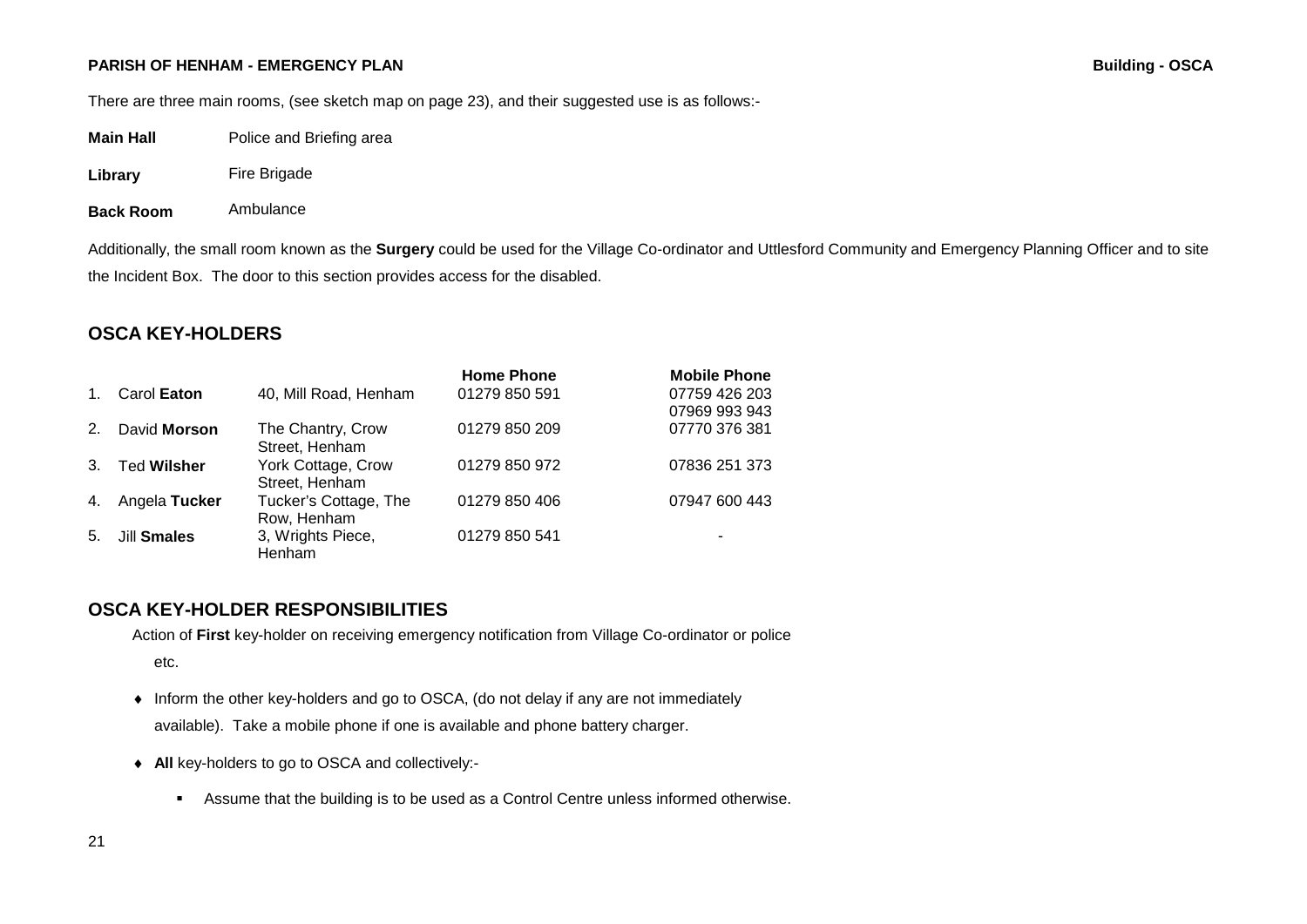- Unlock main doors and Surgery outer door turn on lighting and heating if appropriate.
- Exclude any vehicle, (other than emergency service vehicles), from the precinct of the building.
- Keep the entrance drive clear of vehicles.
- Open the emergency box situated in the Surgery and check contents against the inventory enclosed therein.
- Distribute a copy of the Emergency Plan and Ordinance Survey map to the representative of each of the three emergency services and retain other copies for use as directed by the officer in charge or village co-ordinator.
- The Surgery area will be secured for use by the Village Co-ordinator, Chairman of Parish Council and the Uttlesford Emergency Planning Officer.
- <span id="page-21-0"></span> As civilian volunteers from the village arrive, advise them to keep together in the car park area, pending deployment by the Incident Officer in charge of the emergency.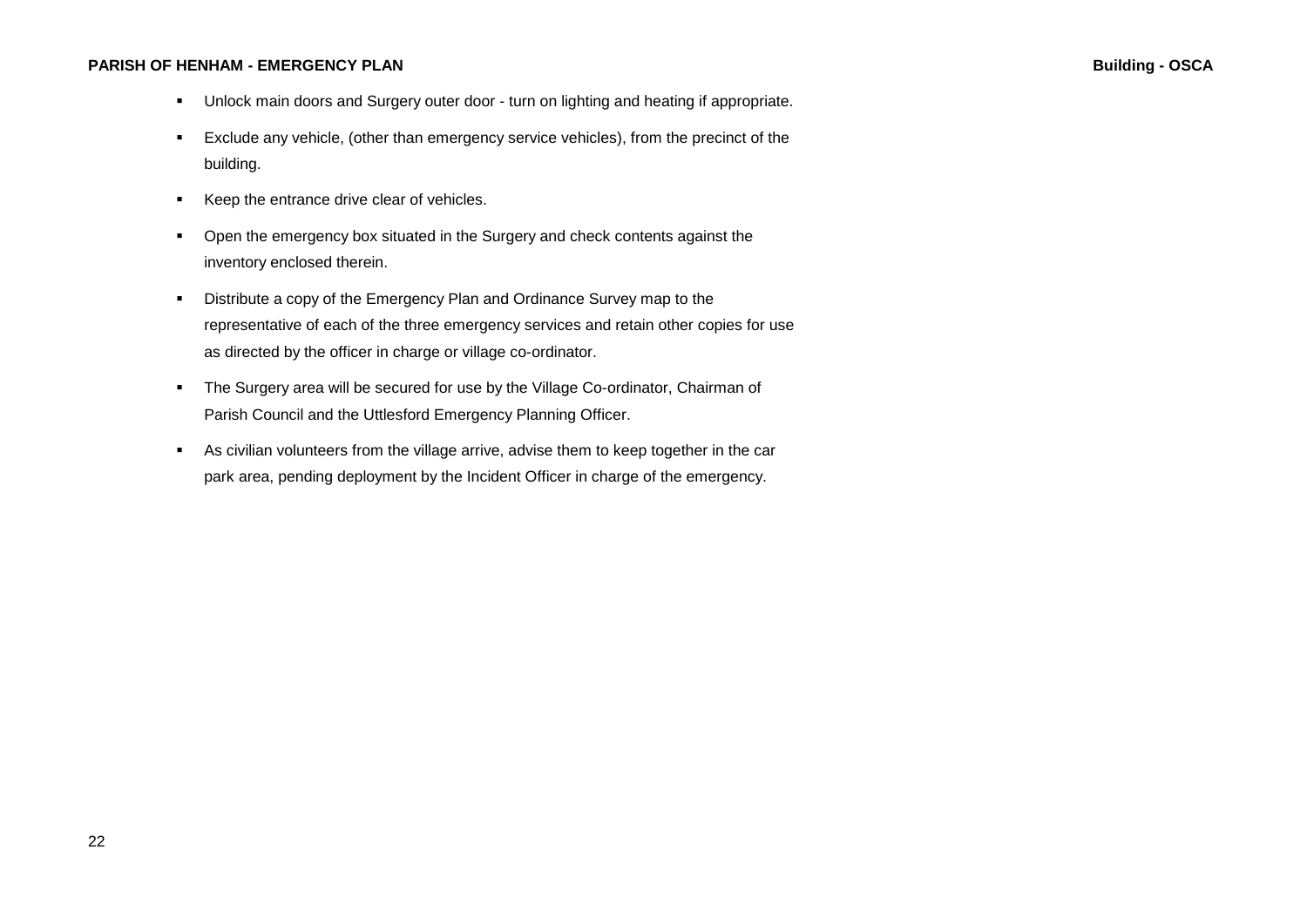#### **Sketch Plan of OSCA**

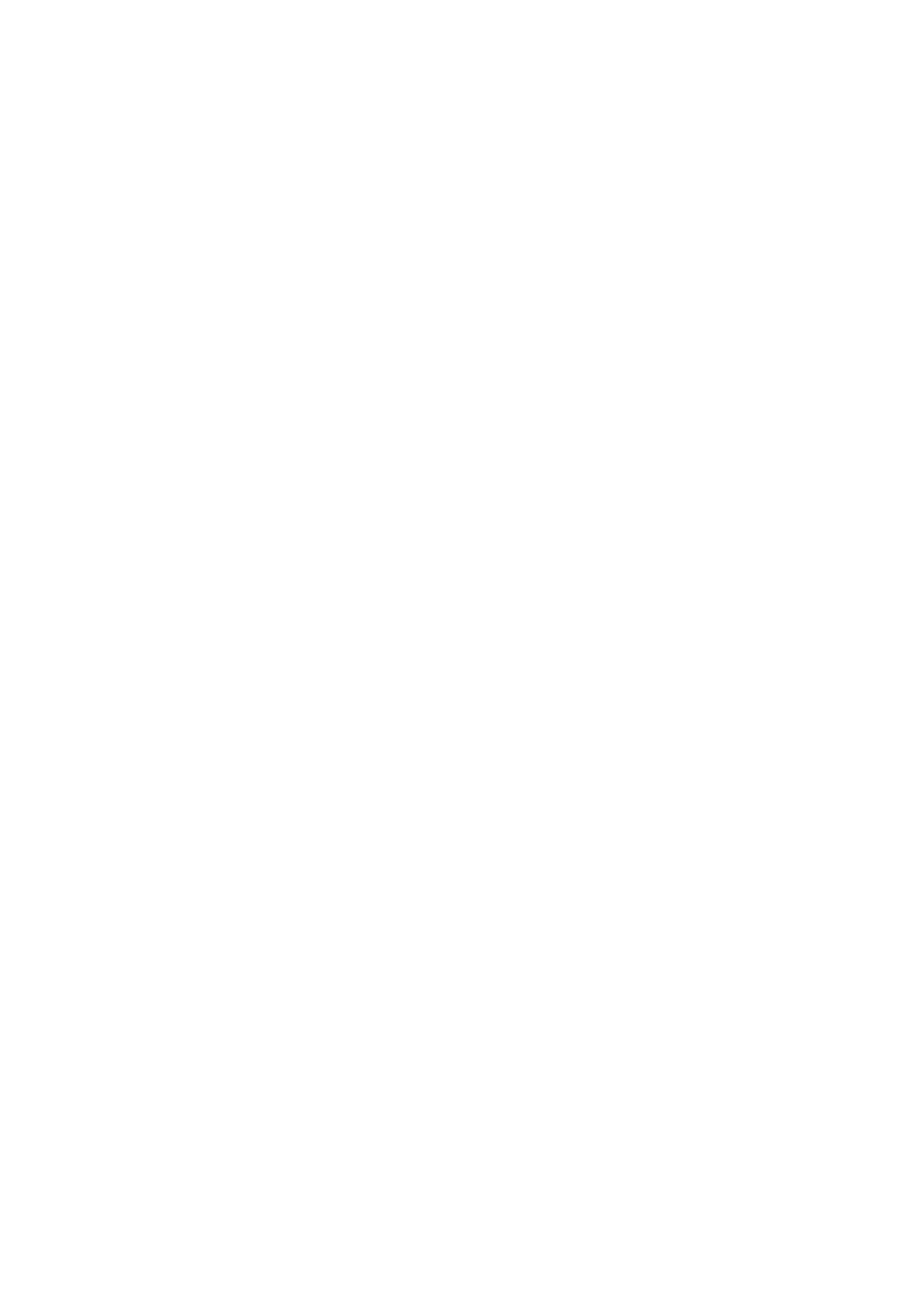#### <span id="page-24-0"></span>**PARISH OF HENHAM - EMERGENCY PLAN Building - Primary School**

## <span id="page-24-1"></span>**HENHAM AND UGLEY PRIMARY SCHOOL**



#### **DESCRIPTION**

The school is situated at the southern end of the village in School Lane, a cul-de-sac on the east side of Crow Street. It is a single story building, mainly open plan and built in the middle 1970's.

A new Community sports hall has been built. It measures approximately 66ft by 33 ft. (see pictures over page).

Vehicle parking facilities are limited although the playground could be utilised using access from the playing field. However, the surface of the playground was not designed to take heavy vehicles. The playing fields themselves could be used provided the surface was not soft.

As to be expected in such a school, most of the rooms and open plan areas are crowded with the equipment used in their everyday business. An influx of a large amount of people would have to work around this. However, the sports hall is normally clear

There is a good size fully equipped kitchen and the cookers are gas-fired. The majority of the tables and chairs are suitable for adult use, albeit on the small side.

The Telephone number is **01279 850 213**.

The school has its own emergency plan for evacuation.

#### **POSSIBLE USE**

The school could be used as a control centre or a forward reception for minor casualties/survivors. When viewed in relation to other buildings in the village, the community centre at OSCA (see page [20\)](#page-19-0), would probably be preferred as the forward control centre, despite it not having an installed land telephone line. The catering facilities at the school would probably also recommend it more for use as a temporary reception centre.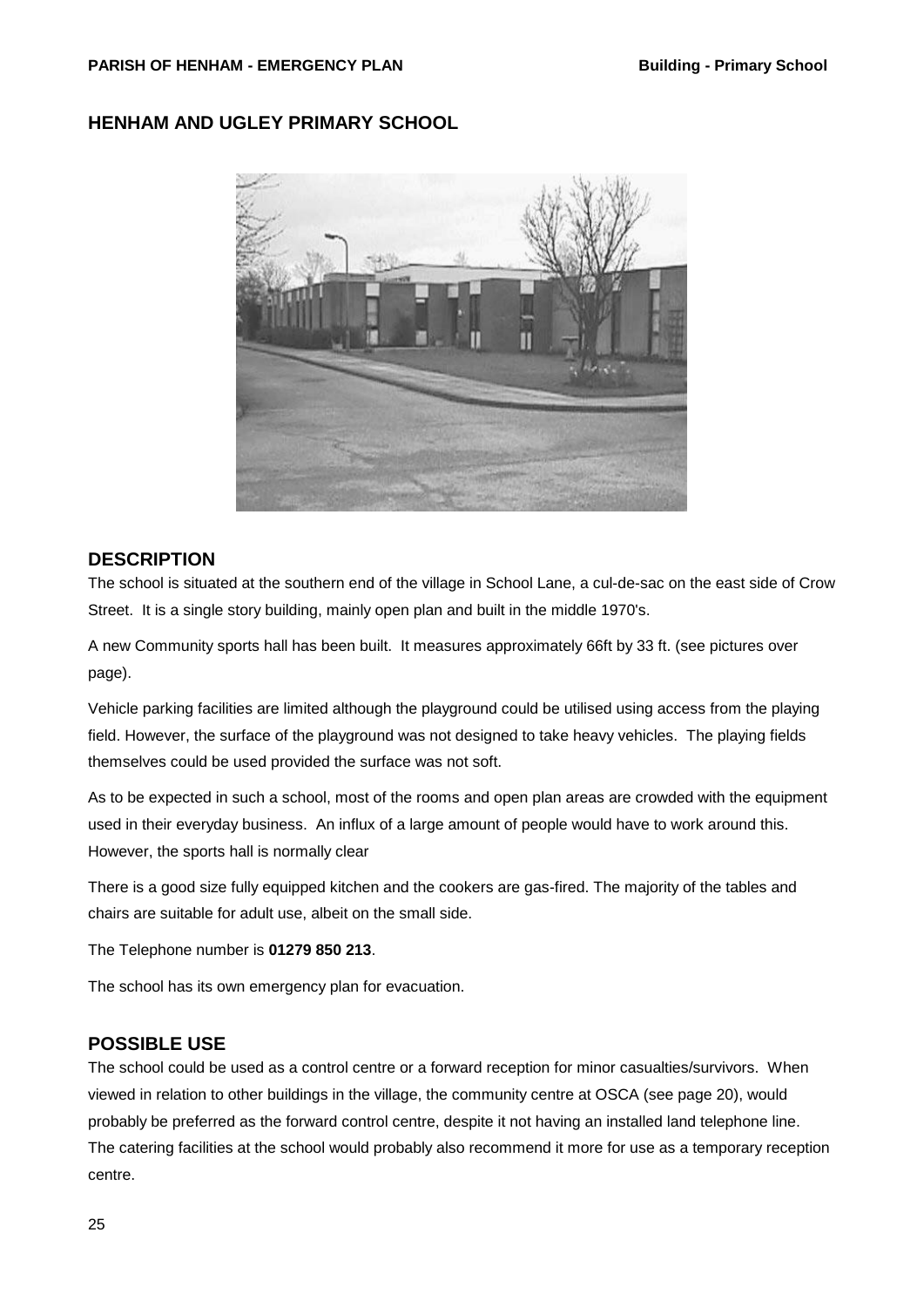## **School Sports Hall**



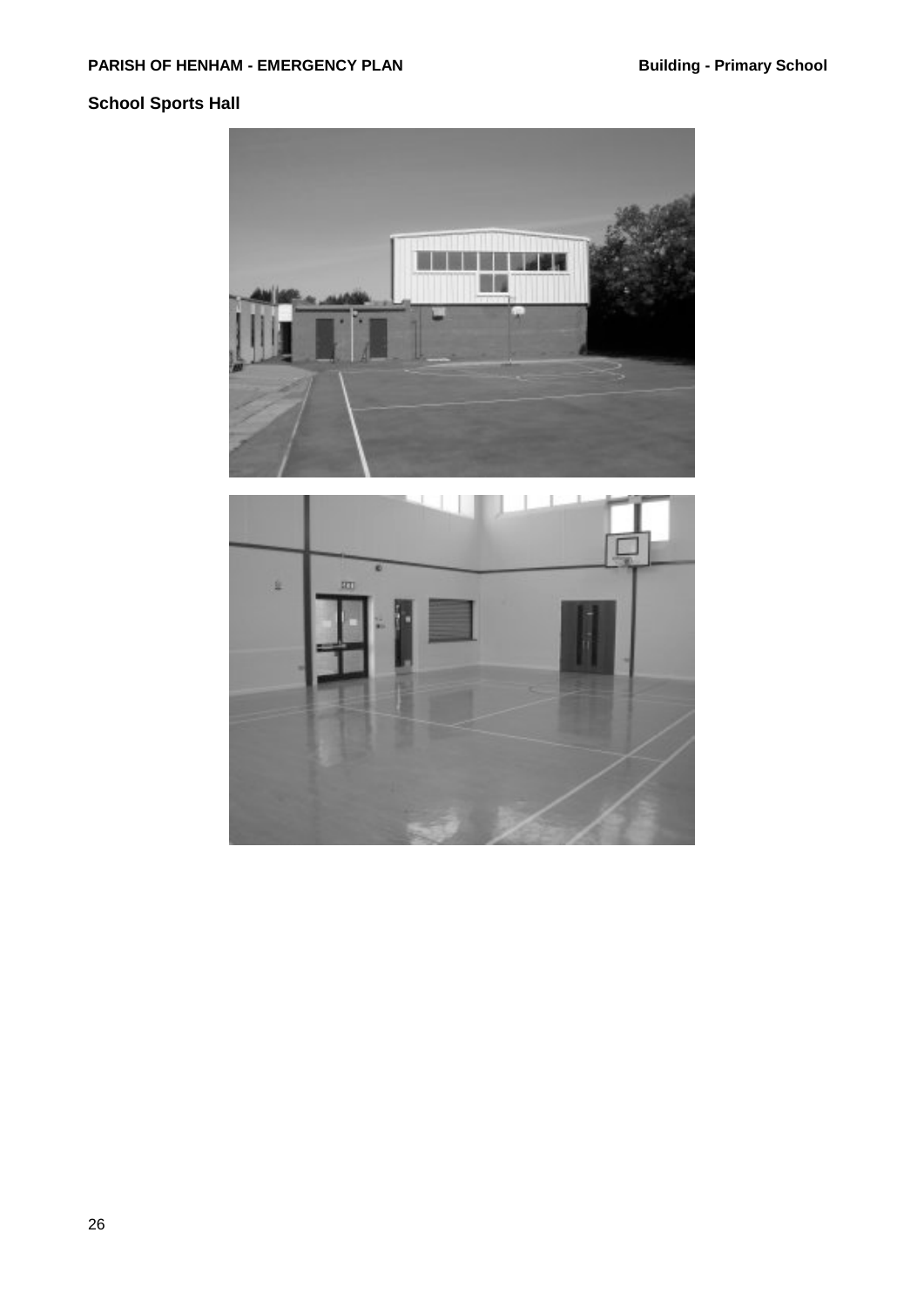### **SCHOOL KEY-HOLDERS**

| $\mathbf{1}$ . | Mrs Sue Giles<br>(Head)             | 45, Cannons Close,<br>Bishop's Stortford, CM23<br>2BQ | <b>Home Phone</b><br>01279 831 347 | <b>Mobile Phone</b><br>07821 766259 |
|----------------|-------------------------------------|-------------------------------------------------------|------------------------------------|-------------------------------------|
| 2 <sup>1</sup> | Mr Peter Bert<br>(Dep Head)         |                                                       | 01279 817 624                      | 07841 427 809                       |
| $3_{-}$        | Mrs. Rachel<br><b>Hipperson</b>     | St Ives, Whatlings Lane,<br>Thaxted, CM6 2QY          | 01371 830 852                      |                                     |
| 4.             | Mr. Michael Lambe<br>(Site Manager) | 6, Sages, Henham                                      | 01279 850 283                      | 07936 942 125                       |

### **SCHOOL KEY-HOLDER RESPONSIBILITIES**

Action of the **first** key-holder on receiving emergency notification from Village Co-ordinator or police, etc.

- ♦ Inform the other key-holders and go to the school, (do not delay if any are not immediately available). Take a mobile phone if one is available and phone battery charger.
- ♦ **All** key-holders to go to the school and collectively:-
	- Assume that the school is to be used by the Emergency Services unless informed otherwise.
	- **•** Open main doors turn on lighting and heating if appropriate.
	- Exclude any vehicle, other than emergency service vehicles, from the precinct of the building.
	- **If the building is going to be used, a member of the Emergency Services will be posted** there.
	- Contact the Village Co-ordinator at OSCA by phone or runner when the school is opened and ready for use.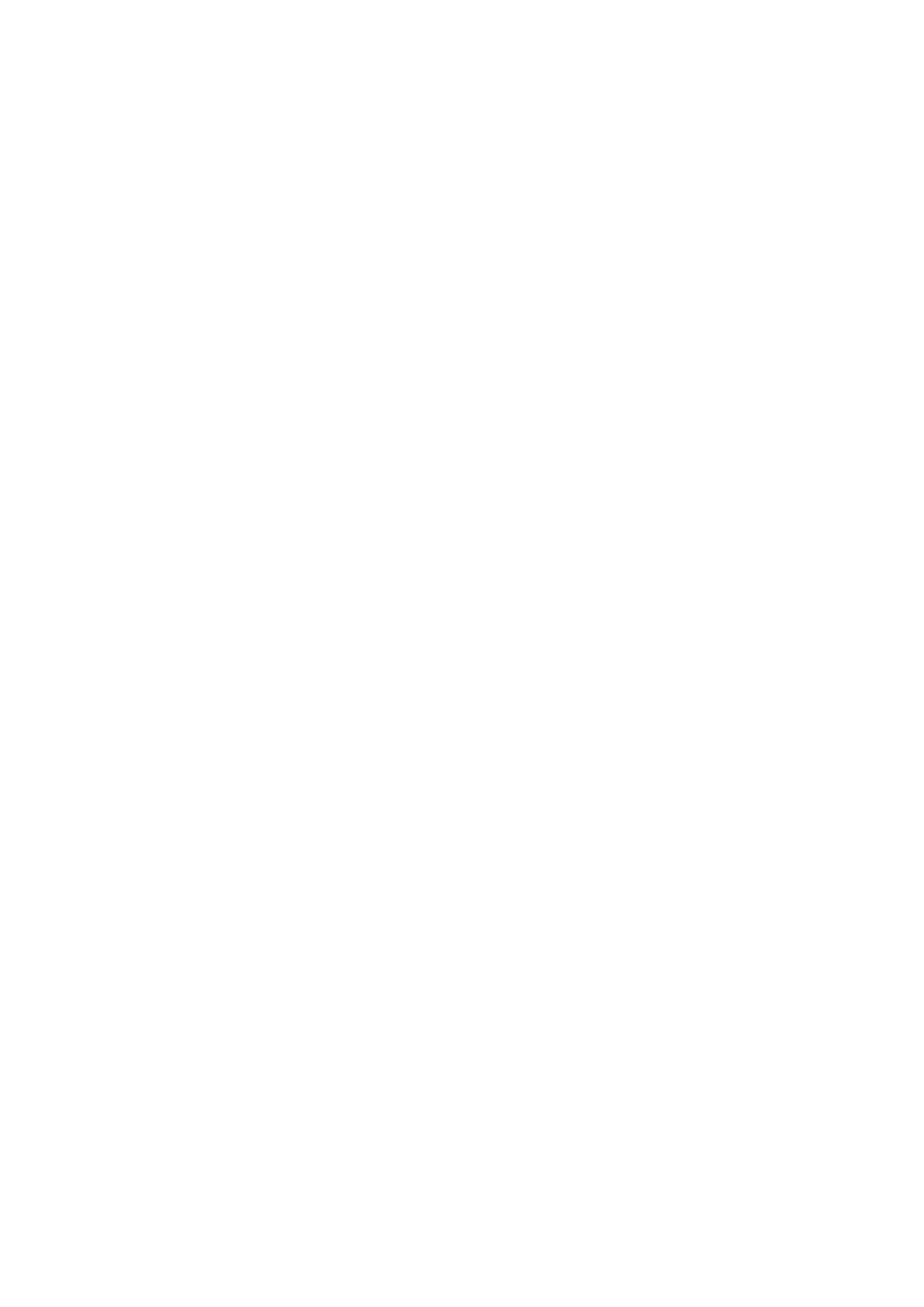## <span id="page-28-1"></span><span id="page-28-0"></span>**CHURCH HALL**



## **DESCRIPTION**

The Church Hall is situated in Carter's Lane about 50 yards east of the southern end of Crow Street. It is a single story building built in the 1920's and is in a good state of repair.

It has a small kitchen with cold water supply only and a single toilet. There are ceiling mounted electric heaters in the main hall, good lighting and supply of electric points. There is an electric cooker and microwave and kettles and limited crockery are available. It is equipped with about 40 chairs and a number of tables of various sizes.

There are no parking facilities other than in Carter's Lane itself and even this is very limited.

### **POSSIBLE USE**

Much depends on the ratio of fatal casualties to survivors. Other village buildings offer better shelter and facilities for survivors and with this in mind the Church Hall may be more usefully considered as a temporary mortuary or storage for property.

## **CHURCH HALL KEY-HOLDERS**

|             |                      |                                                              | <b>Home Phone</b> | <b>Mobile Phone</b> |
|-------------|----------------------|--------------------------------------------------------------|-------------------|---------------------|
| $1_{\cdot}$ | Isobel <b>Brooks</b> | White Cottage, Carter's Lane, 01279 850 354<br><b>Henham</b> |                   | 07981 827 547       |
|             | 2. Annabel Cottam    | Glebeside Cottage, Carter's<br>Lane. Henham                  | 01279 850 257     |                     |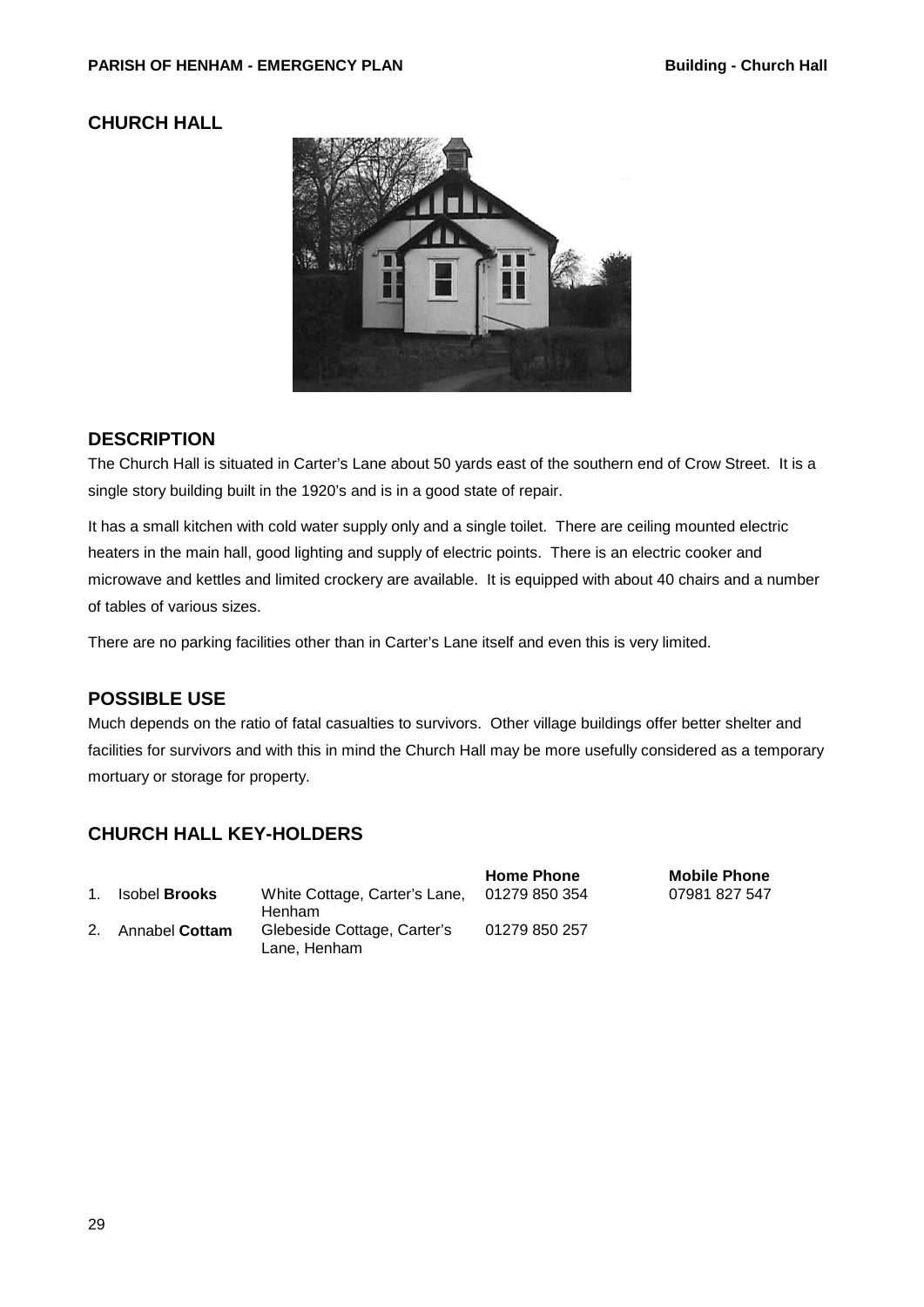#### **CHURCH HALL KEY-HOLDER RESPONSIBILITIES**

Actions of **first** key-holder on receiving emergency notification from Village Co-ordinator or police, etc.

- ♦ Inform the other key-holders by phone and request that all go to The Church Hall unless informed to the contrary. (Do not delay if any of the others are not immediately available). Take a mobile phone if one is available and phone battery charger, but try to avoid using a vehicle if at all possible.
- ♦ Assume that the building is going to be used by the emergency services for a specific purpose until informed to the contrary.
- ♦ Inform the Village Co-ordinator when the hall is open and ready for use.
- ♦ Attempt to keep Carter's Lane clear of parked cars, especially the approach to the hall.

#### **Sketch Plan of the Church Hall**

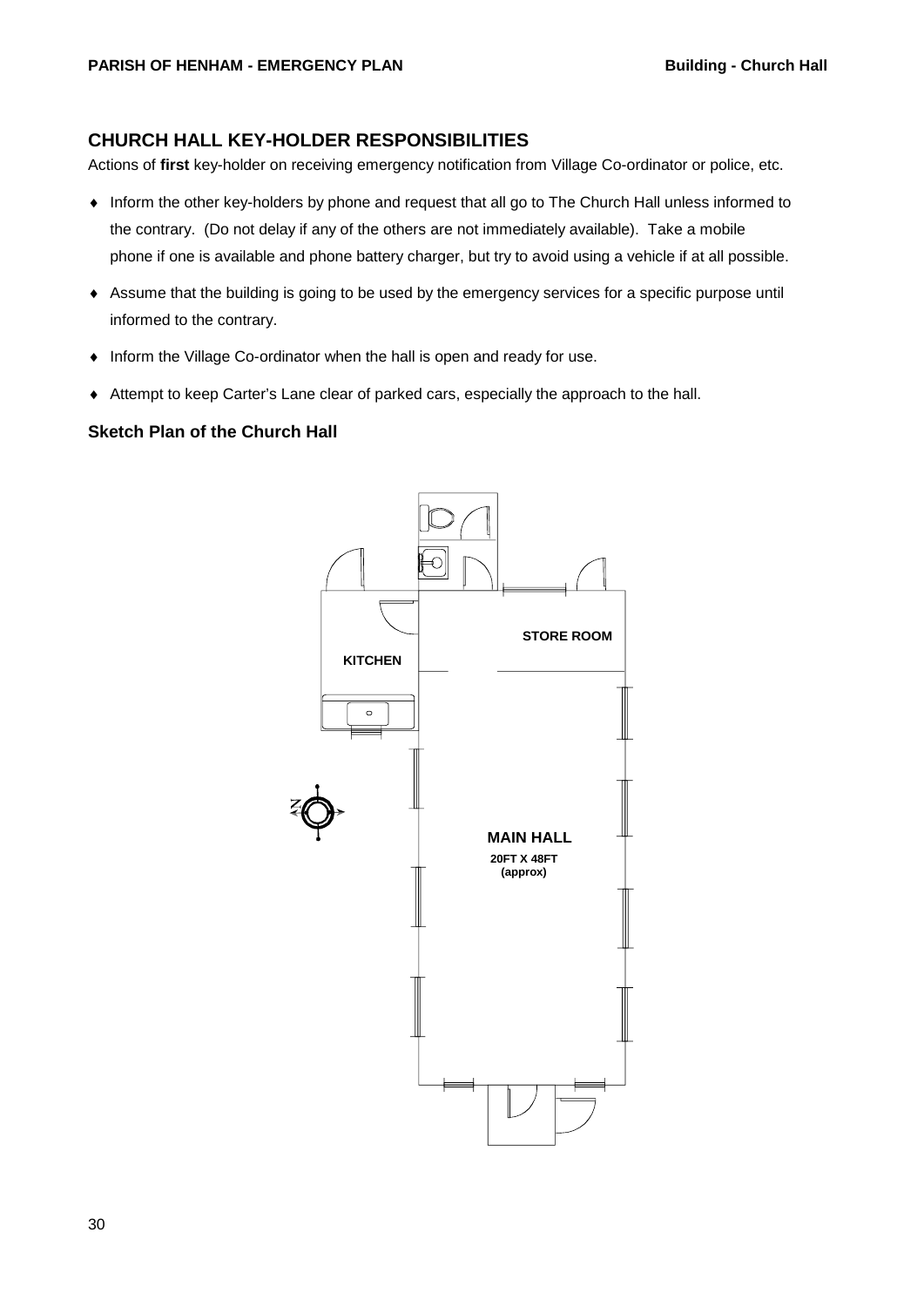### <span id="page-30-1"></span><span id="page-30-0"></span>**VILLAGE HALL**



### **DESCRIPTION**

The Village Hall is situated on the south side of the High Street. It is set back about 30 yards off the road about 500 yards east of the junction with Crow Street. It is a single story building, built in 1928 and is in a good state of repair.

It has a small recently renovated kitchen with hot and cold water supplied by a mains gas boiler and a large industrial gas cooker and oven. In addition, there is a refrigerator, 50 cups and saucers and three kettles. There is central heating in the main hall, good lighting and supply of electric points. Subject to proper installation, a portable generator could be used to run basic lighting, etc. in the event of a loss of electrical supply.



It is equipped with about 120 chairs and 18 tables.

Parking facilities are available at the front approach for about 10 -12 cars on a gravel-surfaced car park which is about 25 yards long by 10 yards wide. However, there are adjacent grass verges about 25 yards deep, where other large vehicles may be parked in an emergency depending on the state of the ground.

### **POSSIBLE USE**

The open nature of the building, its equipment and a heating system lends itself for consideration as a forward reception area for minor casualties or other persons requiring shelter in the short term.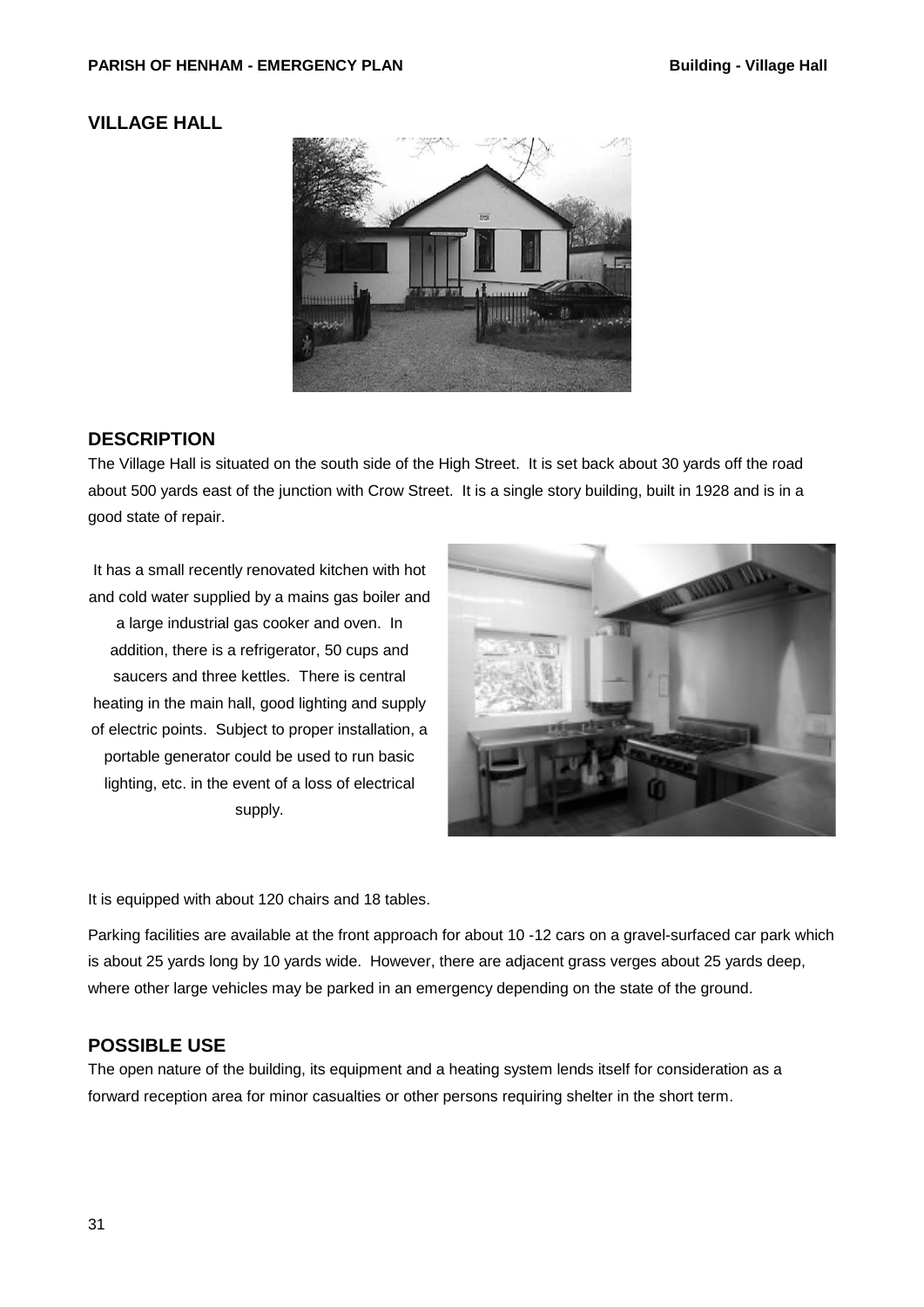#### **In the event of emergency there will be a central land line phone available**

#### **Phone number 01279 850226**

### **VILLAGE HALL KEY-HOLDERS**

|                                                                      | <b>TIOTILE LITTLE</b> |
|----------------------------------------------------------------------|-----------------------|
| 36, Mill Road, Henham.                                               | 01279 850 610         |
| Wyndene, Henham Road                                                 | 01279 815 690         |
| 3 Chickney Road, Henham                                              | 01279 850 491         |
| 1. Pauline <b>FOSTER</b><br>2. Jane <b>FORROW</b><br>3. Jenny KODESH |                       |

**Home Phone Mobile Phone** 07714 363 023

### **VILLAGE HALL KEY-HOLDER RESPONSIBILITIES**

Actions of **First** key-holder on receiving emergency notification from Village Co-ordinator or police etc.

- ♦ Inform the other key-holders by phone and request that all go to The Village Hall, unless informed to the contrary. (Do not delay if any of the others are not immediately available). Take a mobile phone if one is available and phone battery charger, but try to avoid using a vehicle if at all possible.
- ♦ Assume that the building is going to be used by the emergency services for a specific purpose until informed to the contrary. If it is to be used, a member of the Emergency Services will be posted to the hall.
- ♦ Inform the Village Co-ordinator when the hall is open and ready for use.
- ♦ Attempt to keep car park at the front clear of parked cars other than emergency services.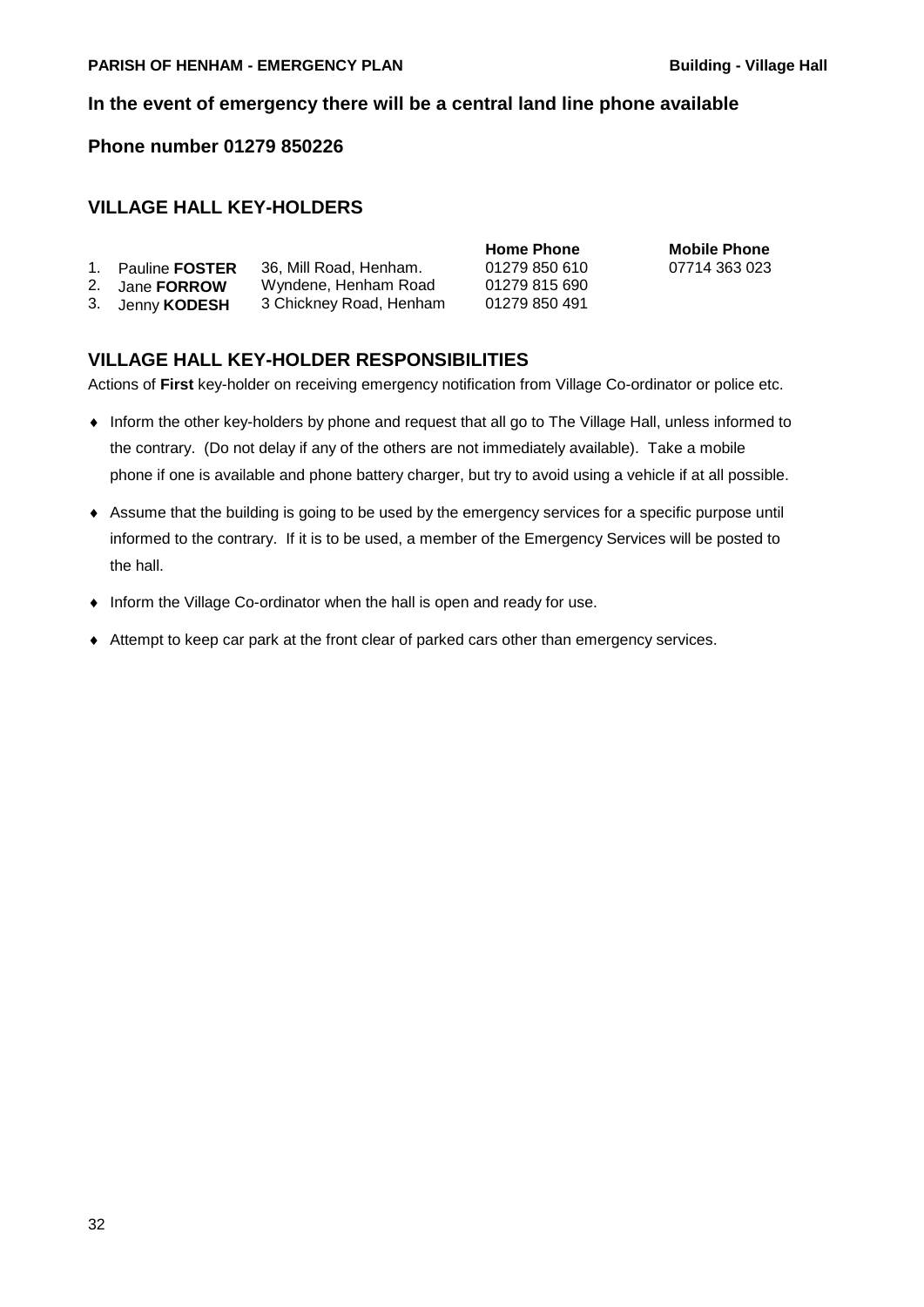## **Sketch Plan of Village Hall**



<span id="page-32-0"></span>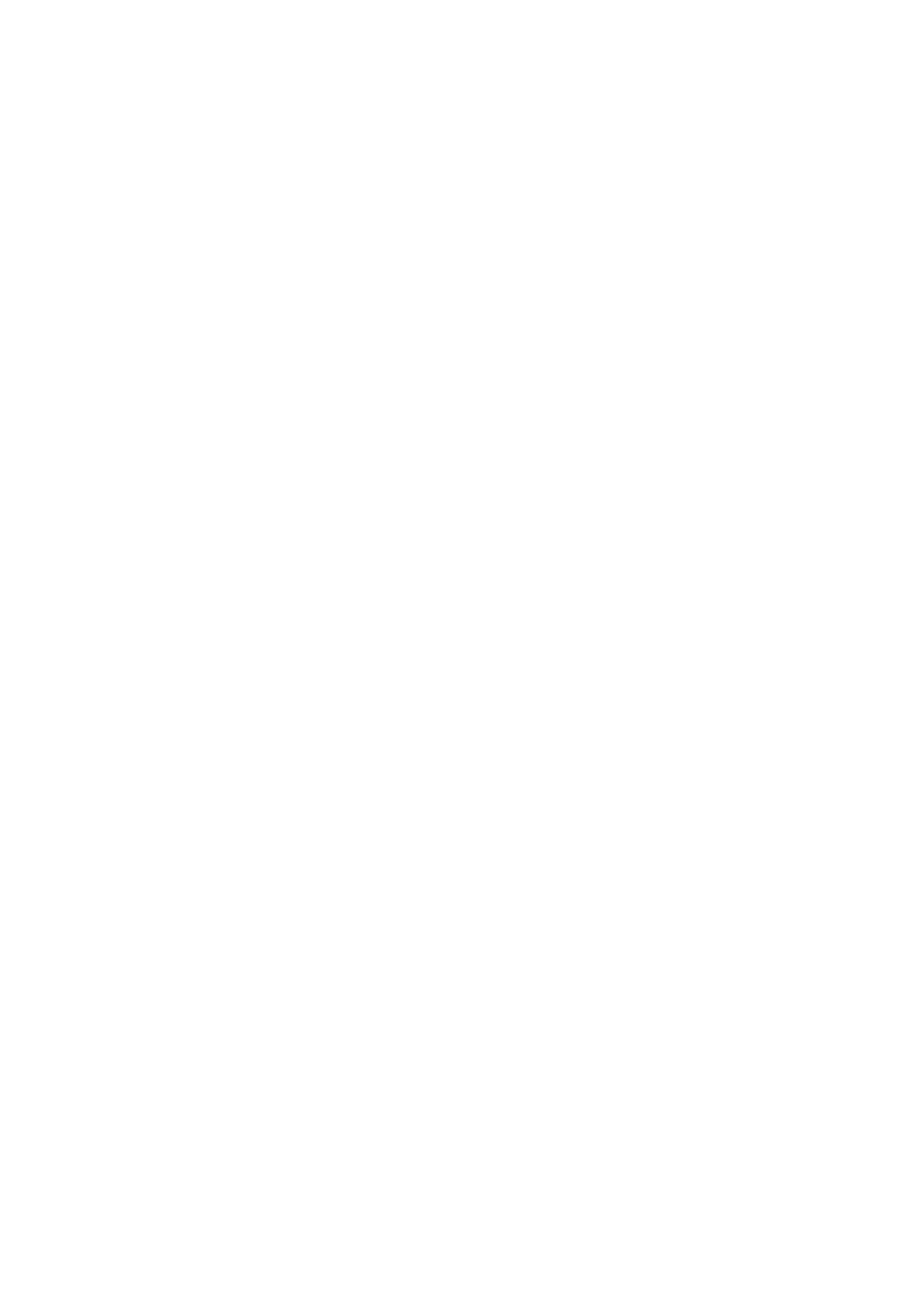### <span id="page-34-0"></span>**PLEDGDON HALL/BARN**



### **DESCRIPTION**

Pledgdon Hall is private premises situated on the north side of Mill Road, the B1051, Elsenham to Thaxted Road, about half a mile east of the junction with Mill Lane and is part of a farm complex.

The premises (pictured above) is a converted barn measuring about 80 feet by 30 feet used for functions. It has furniture to seat about 180 people, suitable toilets, heating and two food distribution rooms equipped with cookers. It has a fitted generator for use in the event of a loss of electrical supply.

It has a good size car park suitable for heavy vehicles and an adjacent field which can be used as an overflow in suitable conditions. On the other side of the road, opposite the hall, there is a large warehouse type property which stores cars for Stansted Airline passengers. This could be utilised by the Emergency Services for various purposes subject to approval from Mr. SMITH.

#### **POSSIBLE USE**

It is suitable as an emergency reception area, subject to the permission of the owner, Mr. SMITH and also as a rendezvous point, (see page [44\)](#page-43-0).

### **KEY-HOLDER AND OWNER**

Mr. Bob **Smith** - 01279 850 337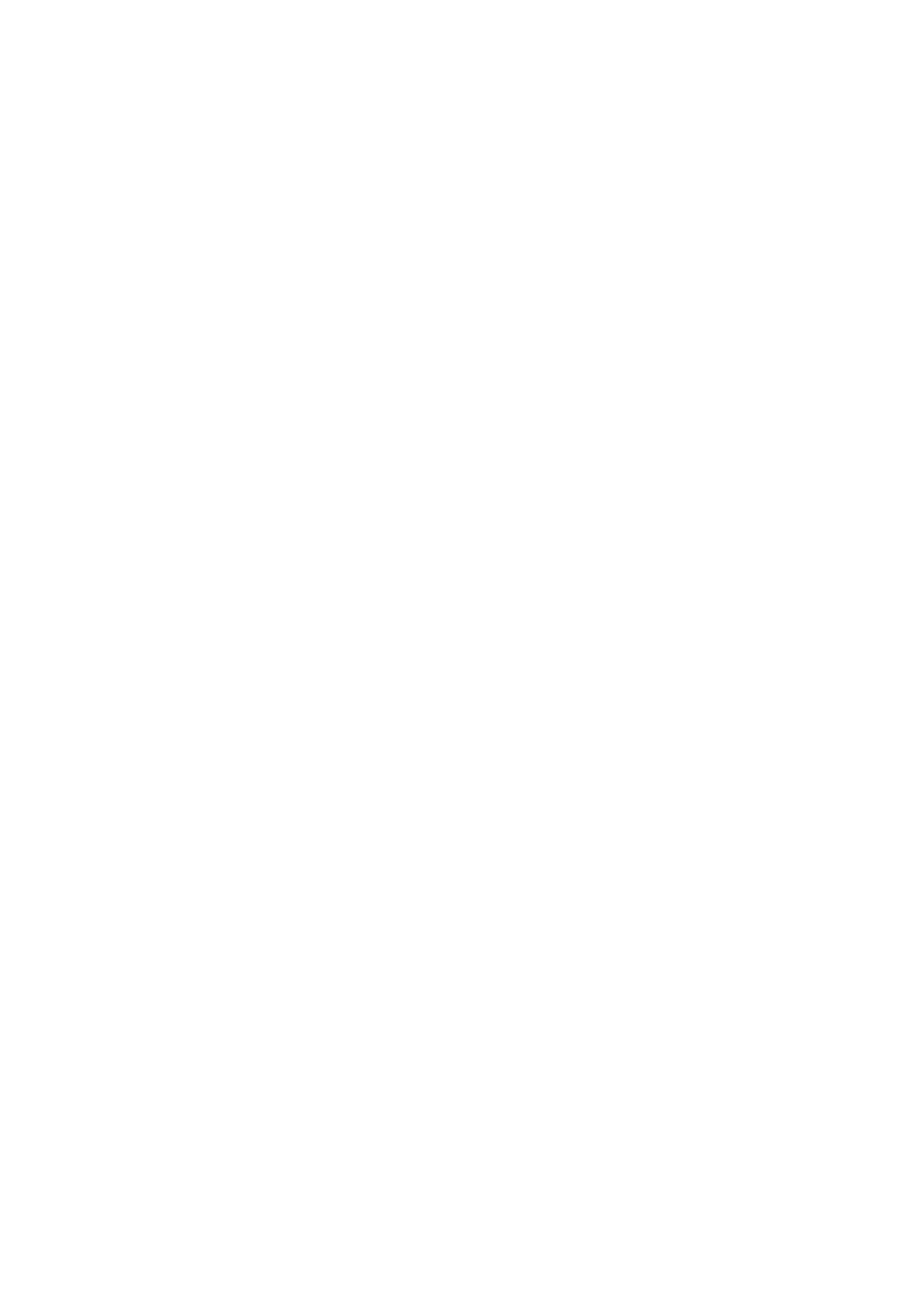## <span id="page-36-0"></span>**THE COCK PUBLIC HOUSE**



### **DESCRIPTION**

The Cock is situated in Church Street, opposite St Mary's Church at the west side of the village. It is of an average size for a village public house with four bar areas. It has a commercial kitchen commensurate to its size, capable of supporting a moderate restaurant trade. It has a good size car park at the rear, which is capable of parking 30 - 40 cars.

### **POSSIBLE USE**

This building would be suitable as a forward reception centre for minor casualties and persons requiring shelter. However, depending on the nature of the emergency, number of casualties, etc., the school and village hall might be considered more suitable for this purpose and an alternative use might be as an RVP for representatives of the media.

## **THE COCK KEY-HOLDERS**

Ms. M. Pimblett Pub 01279 850 347

#### **THE COCK KEY-HOLDER RESPONSIBILITIES**

Bearing in mind that this is a commercial enterprise, on being informed by the Police/Village Co-ordinator of the existence/nature of an emergency, to offer assistance in any manner the landlord/lady feels able.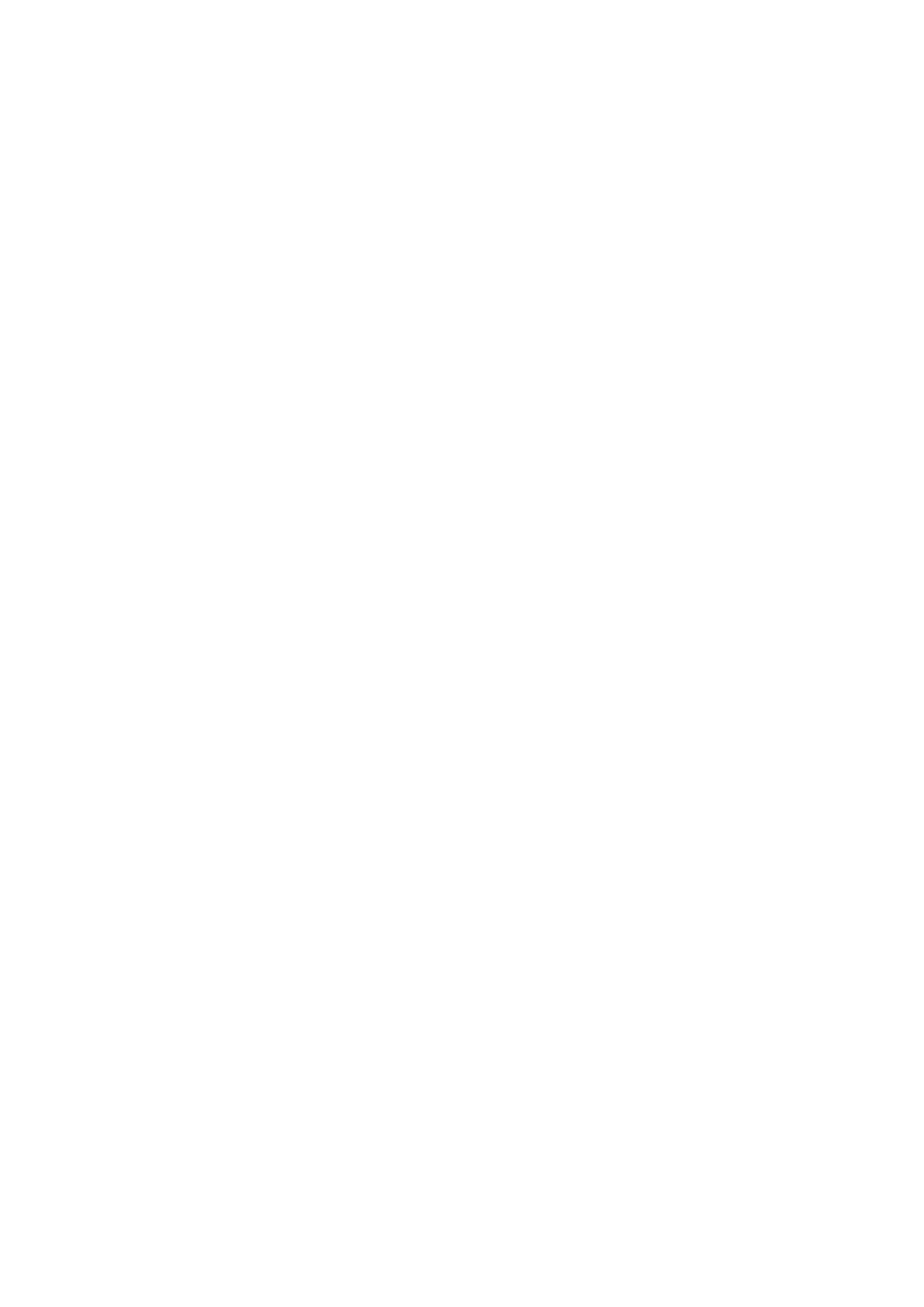## <span id="page-38-0"></span>**ST MARY'S CHURCH**



### **DESCRIPTION**

St Mary's Church is situated in Church Street at the western end of the village. It seats approximately 200+ people.

### **POSSIBLE USE**

Subject to the type of emergency, the Church could be employed in the short term in a variety of roles, but as its primary function is pastoral it probably should remain as such.

## **THE CHURCH KEY-HOLDERS**

**Home Phone** Revd Gary **Townsend**<br>Richard. **Peake** The Vicarage Carters Lane, Henham 01279 850 281 Richard. **Peake** 1, Hall Close, Henham 01279 850 374<br>Jackie Bishop Foxwood High Street 01279 850 144 Foxwood High Street

## **ST MARY'S CHURCH - KEY-HOLDER RESPONSIBILITIES**

No specific responsibilities.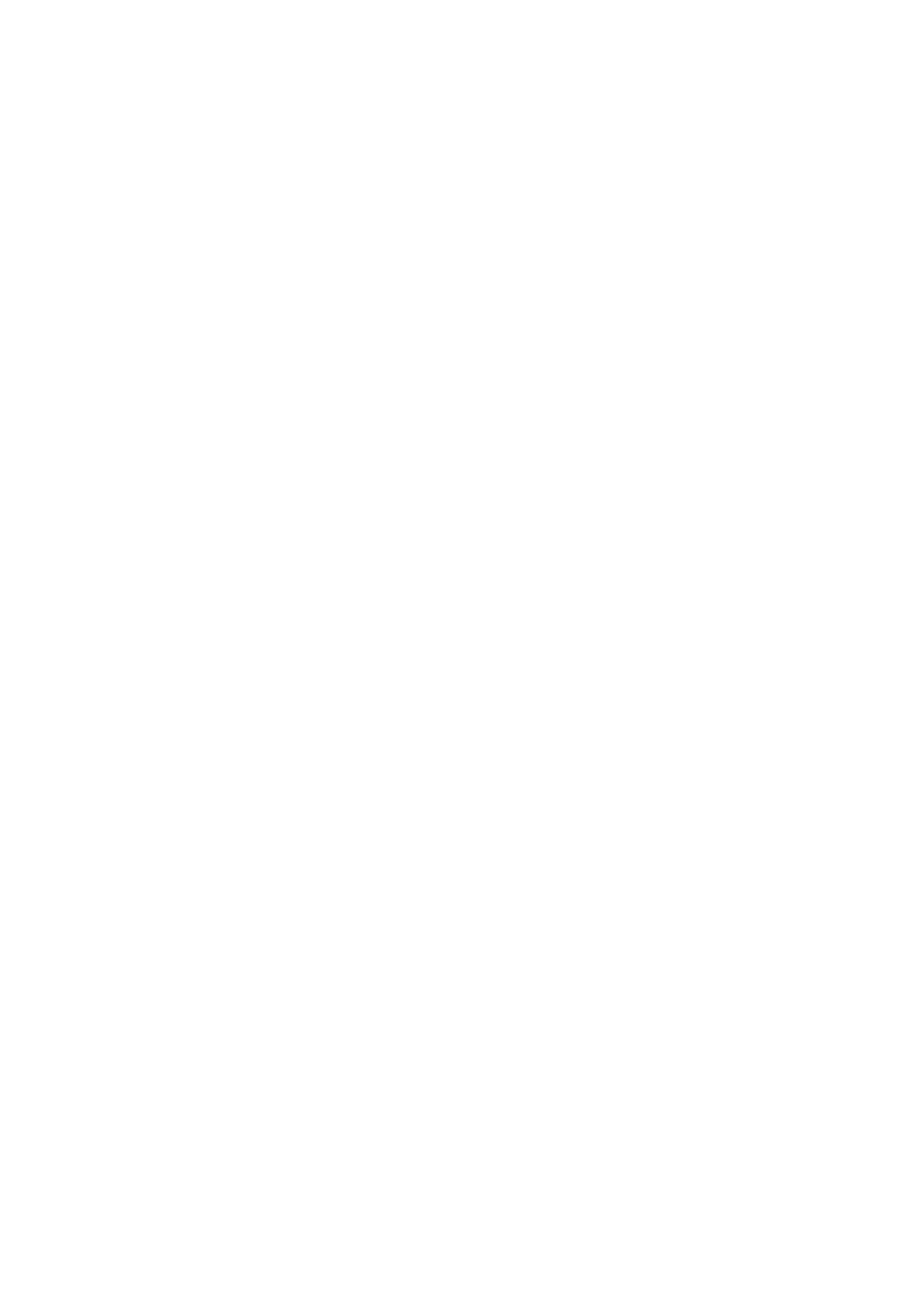#### **PARISH OF HENHAM - EMERGENCY PLAN BUILDINGS - Village Shop**

## <span id="page-40-0"></span>**HENHAM COMMUNITY VILLAGE SHOP**

The shop is situated on the south side of the High Street about 150 yards east of the junction with Crow Street.

Since late 1998 it has been run by community volunteers. It is only a small concern and carries a limited stock of general groceries. If required, in the event of an emergency it could be opened by -

**Home Phone**

Linda **Peake** 1, Hall Close, Henham 01279 850 374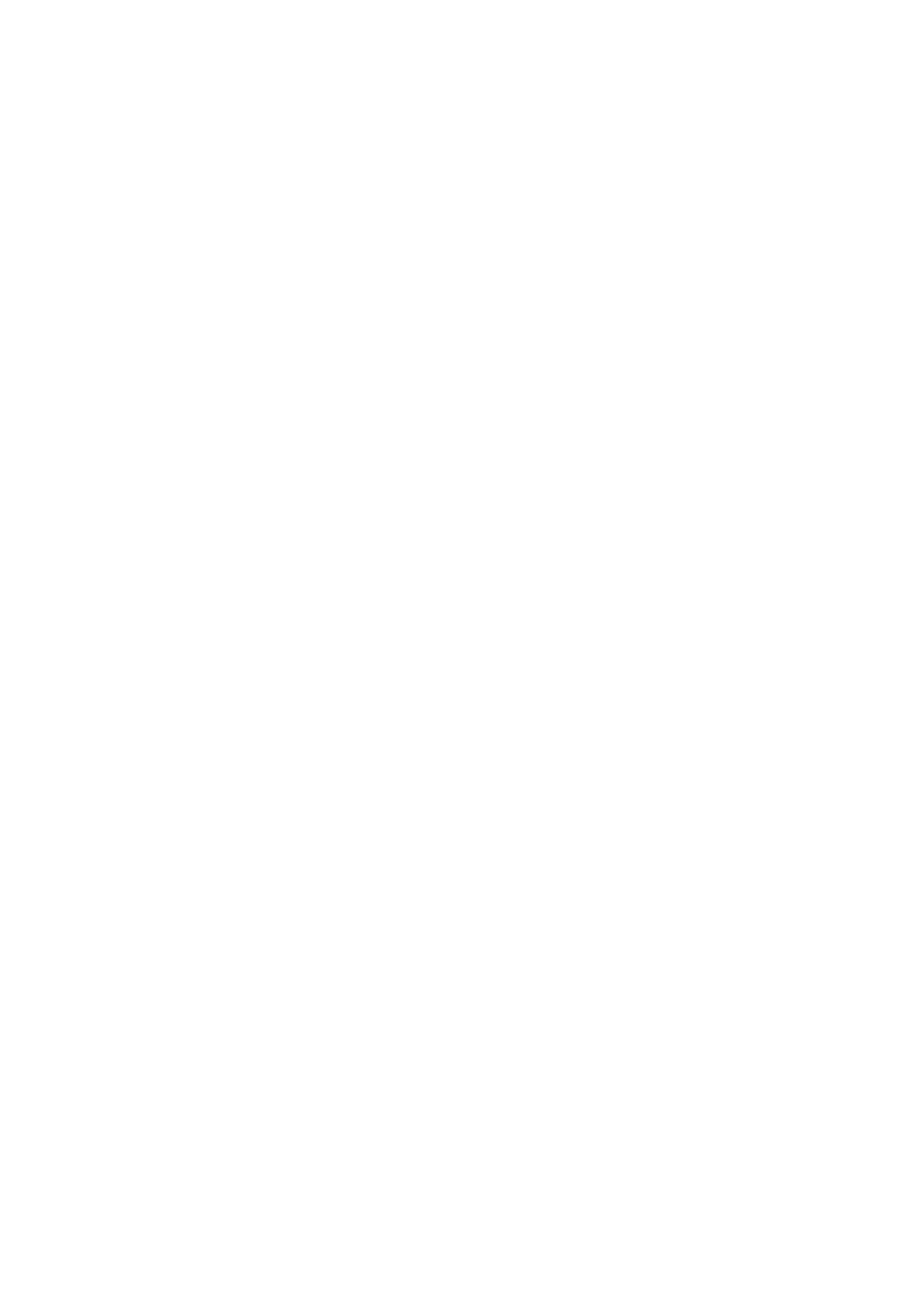## <span id="page-42-0"></span>**POSSIBLE RENDEZVOUS POINTS WITHIN THE VILLAGE**

(not in any order of priority - see map on page [7](#page-6-0) for locations)

### **1. HENHAM LODGE**

#### **Description**

Henham Lodge is a major farm in the parish covering a substantial acreage. It is situated at the eastern end of the parish on the Chickney Road, about half a mile east of the centre of the village. It is accessible via a tar macadam single track road about 2/3rds of a mile long. Passing vehicles would have to use the grass verges. Another track leads west from the farm, through the fields and enters the village near The Cock Public House. Heavy vehicles normally use this as access to the farm, thus a one way system of access and egress could be implemented.

The tar macadam farmyard is large enough to accommodate many heavy and other vehicles.

#### **Contact point**

Mr. Tim **SMITH** on 07855 806403

### **2. PARSONAGE FARM**

#### **Description**

Another major farm in the village, again covering a substantial acreage. It is situated at the west end of the village and the entrance is almost opposite The Cock public House in Church Street.

The concrete farmyard is large enough to accommodate many heavy and other vehicles

#### **Contact point**

Mr. James **PIMBLETT** on 01279 850 150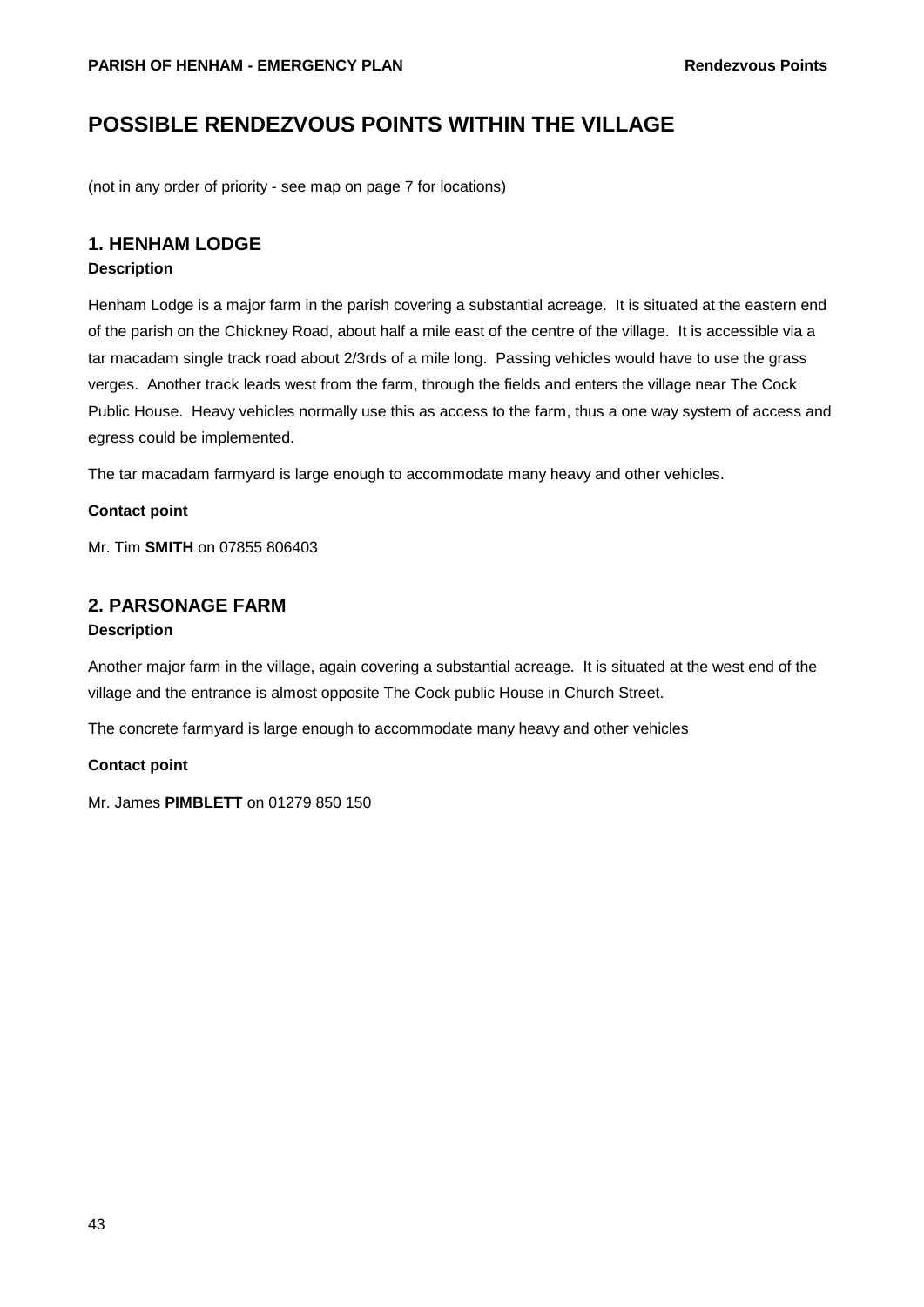## **3. SAFFRON WALDEN RUGBY CLUB**

#### **Description**

Situated on the Chickney Road at the extreme east of the parish the rugby club has a good sized car park suitable for heavy vehicles, plus a large grassed area containing a number of rugby pitches. It has a good sized club house.

#### **Contact point**

None

### <span id="page-43-0"></span>**4. PLEDGDON HALL**

#### **Description**

Situated on the north side of the B1051, Elsenham to Thaxted Road, about half a mile east of the junction with Mill Road, Pledgdon Hall is part of a farm complex. It is used for functions and has a good size car park suitable for heavy vehicles and an adjacent field which can be used as an overflow in suitable conditions. It is also suitable as an emergency reception area, subject to the permission of the owner, (see page [33\)](#page-32-0)

#### **Contact point**

Mr. Bob **SMITH**, owner on 01279 850 337

### **5. WOODEND GREEN**

#### **Description**

This is a large communal rectangular grass area covering the size of about one and a half football pitches. It is situated on the south side of the High Street about 300 yards east of Crow Street. It has a tar macadam road on its west side and a gravel track on the east.

#### **Contact point**

None, but advisable to consult Chairman of Parish Council first.

## **6. MILL POND NURSERY**

#### **Description**

A wholesale nursery situated on the east side of Mill Road, opposite the Mill House and adjacent to **RVP 3.** It is owned by a company called 'Planeteria' and has a very large car park (possibly an acre or more in size), well suited for heavy vehicles. Note it has automatic gates which need to be released before access can be gained

**Contact Point -** Mr Phil **Anderson** 0845 505 3333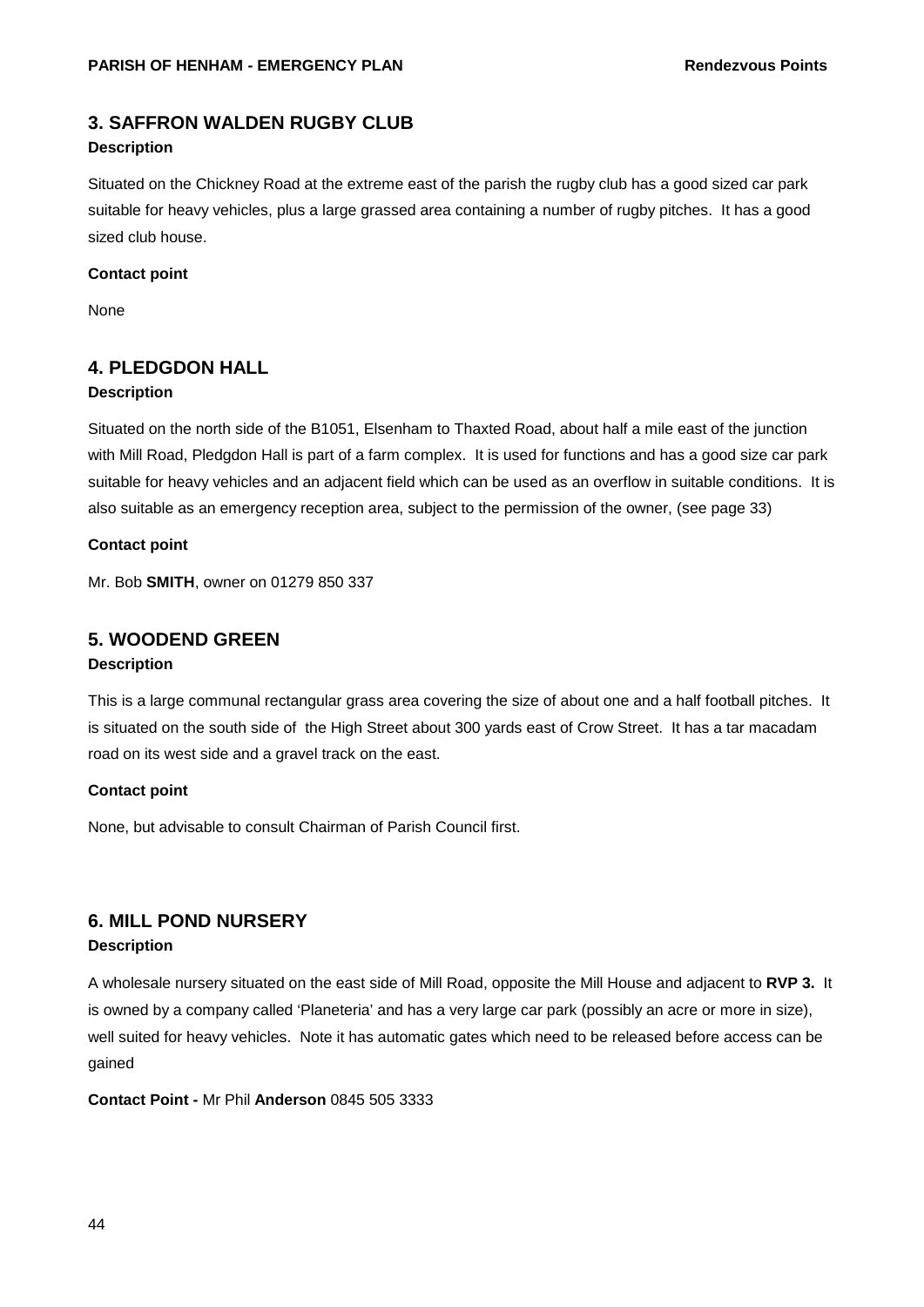## <span id="page-44-0"></span>**STANDING WATER**

There are a number of supplies of standing water within the village, the approximate locations of which are shown on the map of the parish on page [7.](#page-6-0)

- **W1** A large fishing lake/reservoir situated north east of the village on Henham Lodge Farm. Accessible to heavy vehicles depending on ground conditions.
- **W2** A former moat on the western outskirts of the village. Accessible to vehicles.
- **W3** A largish pond/lake situated at Henham Lodge Farm buildings.
- **W4** Three smaller ponds (seasonal?) on Henham Lodge Farm
- **W5** A 4 1/4 acre lake part of Pledgdon Farm accessible to vehicles.

Additionally, there are a series of smaller ponds in the village, mainly in the High Street. The supply from these depends very much on prevailing weather conditions.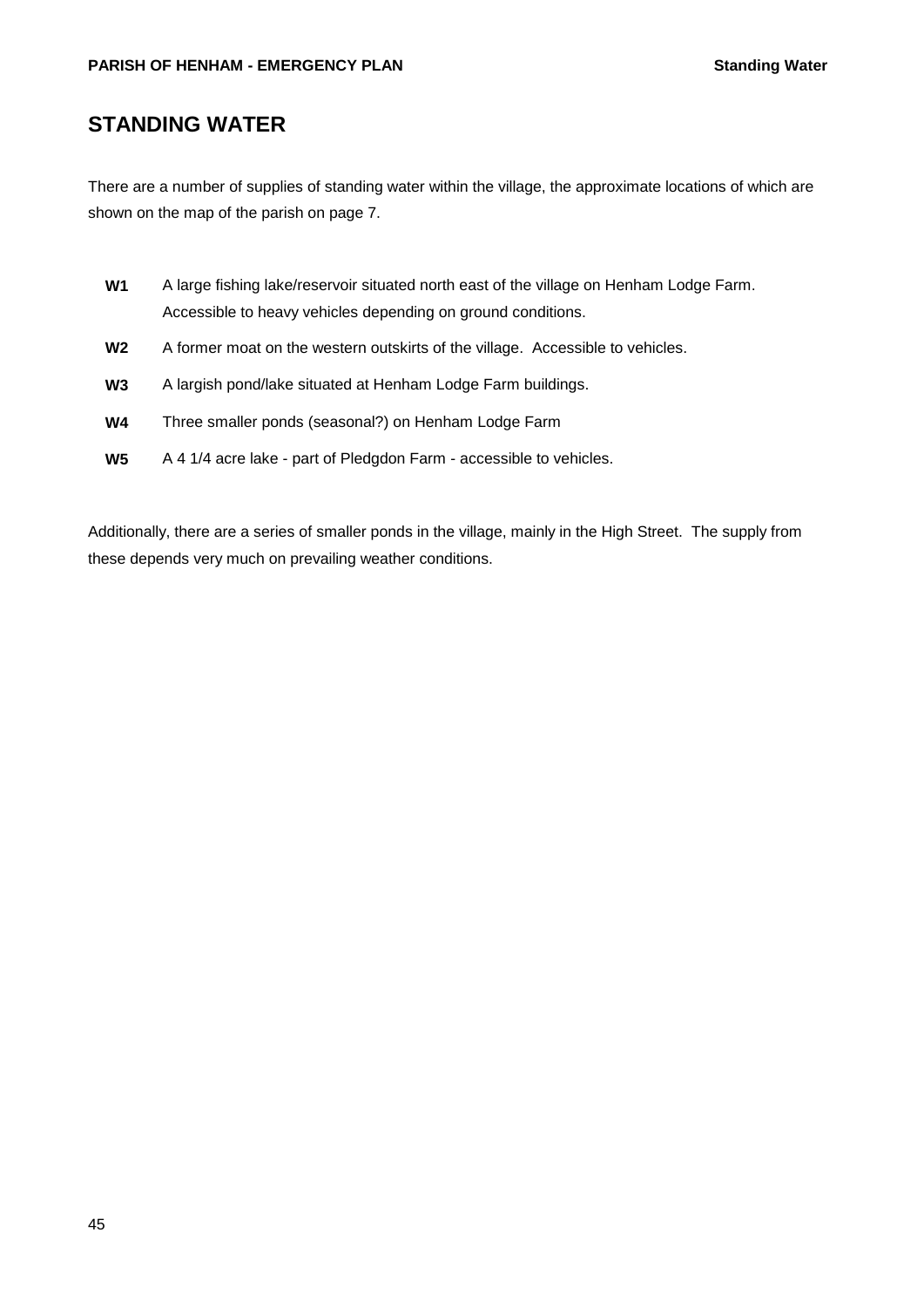## <span id="page-45-0"></span>**EQUIPMENT WITHIN THE VILLAGE**

A detailed list of equipment has been withheld from this document owing to concerns about such a list falling into the wrong hands.

Suffice to say that within the village we have a good supply of tractors, trailers and off-road vehicles, heavy plant/earth moving equipment, portable cutting equipment, portable power saws, an assortment of generators, off-road fork lift and other items.

A list of such equipment will be retained by the Village Co-ordinators.

**It is to be stressed that requests for use of such equipment must emanate from the Incident Officer. It is also suggested that the request be supported in writing in order to support any possible subsequent insurance claim arising from the use.**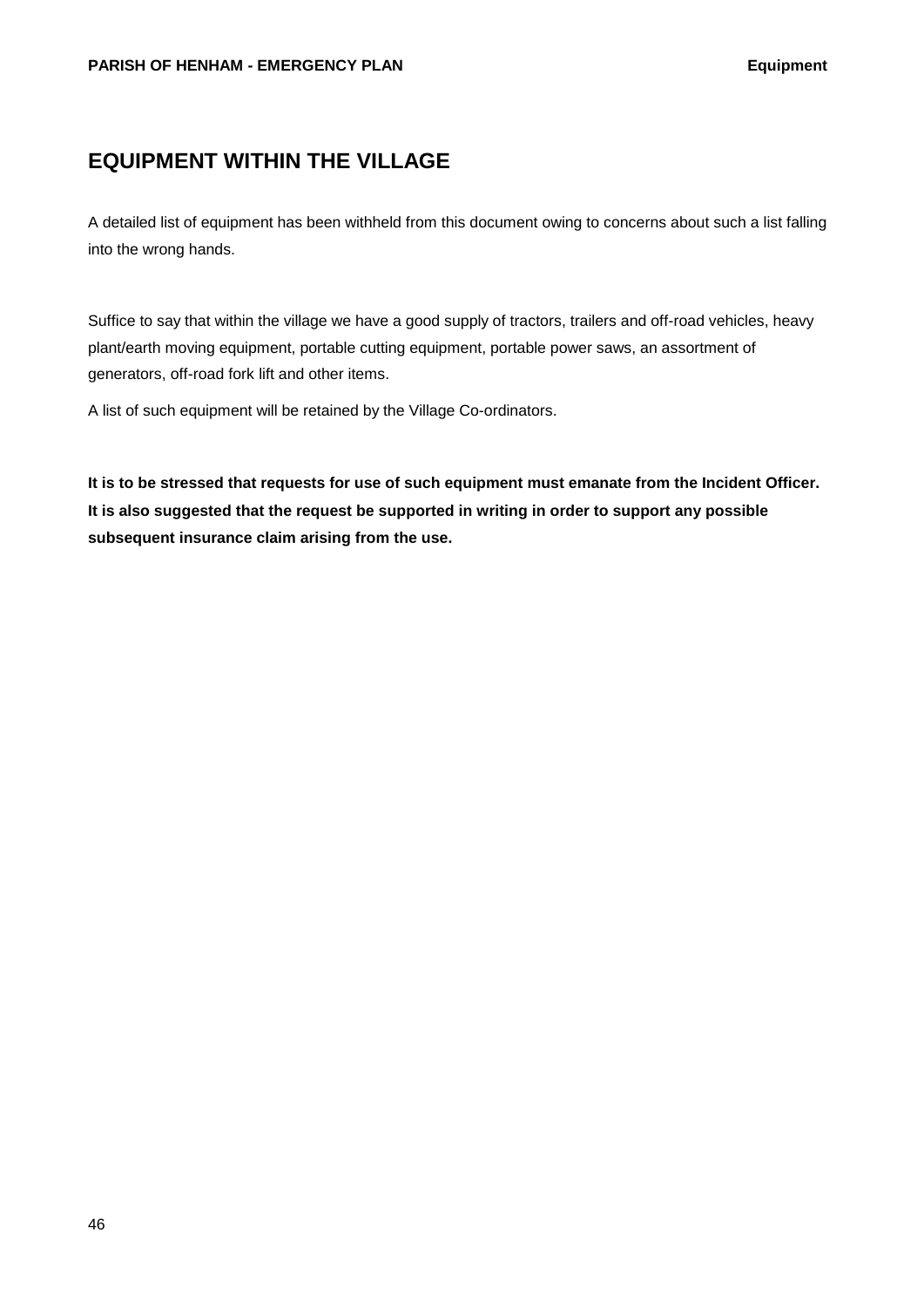## **QUALIFICATION, SKILLS AND TALENTS WITHIN THE VILLAGE**

#### **MEDICAL**

#### **Doctors**

The Elsenham Surgery practice in Station Road, Elsenham (01297 814 730) between 8.00am and 7.00pm, thereafter all Uttlesford doctors subscribe to The Emergency Doctor Services (T.E.D.S.) on 01371 877 410.

#### **Nursing Experience**

(Please note that none currently work professionally) Chris **Wallington** 6, Vernons Close, Henham - 01279 850 552 Jill **Smales**, 3 Wrights Piece, Henham – 01279 850 541

#### **First Aid**

Angela **Tucker**, Tucker's Cottage, The Row, Henham - 01279 850 406 Isobel **Brooks,** White Cottage, Carter's Lane, Henham - 01279 850 354 Alan **Green**, 8, Pimblett Row, Henham, - 01279 850 142

#### **INTERPRETING**

(at various levels of expertise)

Gretchen **White**, The Willows, Church Street, Henham - 01279 850 305 - Dutch, French, Spanish, German

Hilda **Thompson**, West View, Cambridge Road, Ugley - 01799 543 414 - German

Michael **Thompson** (as above) - French

Mareike Dacey Bell Meadow End, High Street – 01279 851 185 German

Morna **Limer**, 1 Wrights Piece, Henham, - 01279 850 208 - French and German

Erik **Bonino** Springfield Lodge, Henham 01729 850 985 - Italian

#### **OTHER VOLUNTEERS**

R **Wallington**, 6,Vernons Close, Henham - 01279 850 552.

Fiona **Price**, 58, Mill Road, Henham, - 01279 850 904

James **Pimblett,** Parsonage Bury, Church End Elsenham - 01279 850 150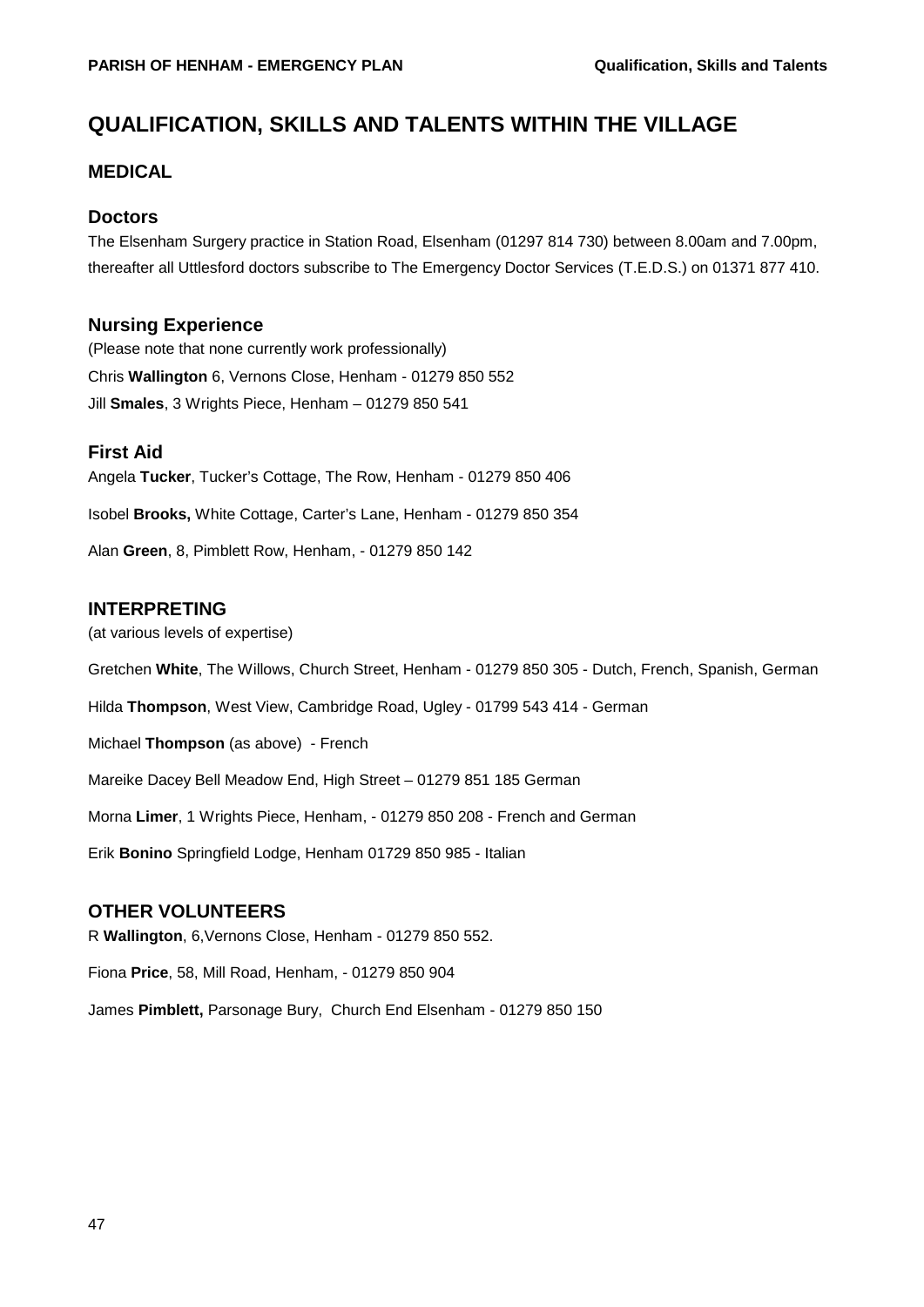## **PASTORAL**

## **CHURCH OF ENGLAND**

#### **Henham & Elsenham**

Revd. Gary **Townsend,** The Vicarage Carters Lane, Henham – 01279 850 281 Anna **Hicks**, Old Franks, High Street, Elsenham – 01279 814 285

## **OTHER DENOMINATIONS/RELIGIONS**

#### **Catholic**

Father John **Garrett**, Catholic Church, High Lane, Stansted - 01279 814 349

#### **Jewish**

Rabbi Ms Irit **Shillor** 01279 432 503

#### **Islamic**

Herts and Essex Islamic Cultural Centre, South Mill Road, Bishops Stortford, 01279 655 615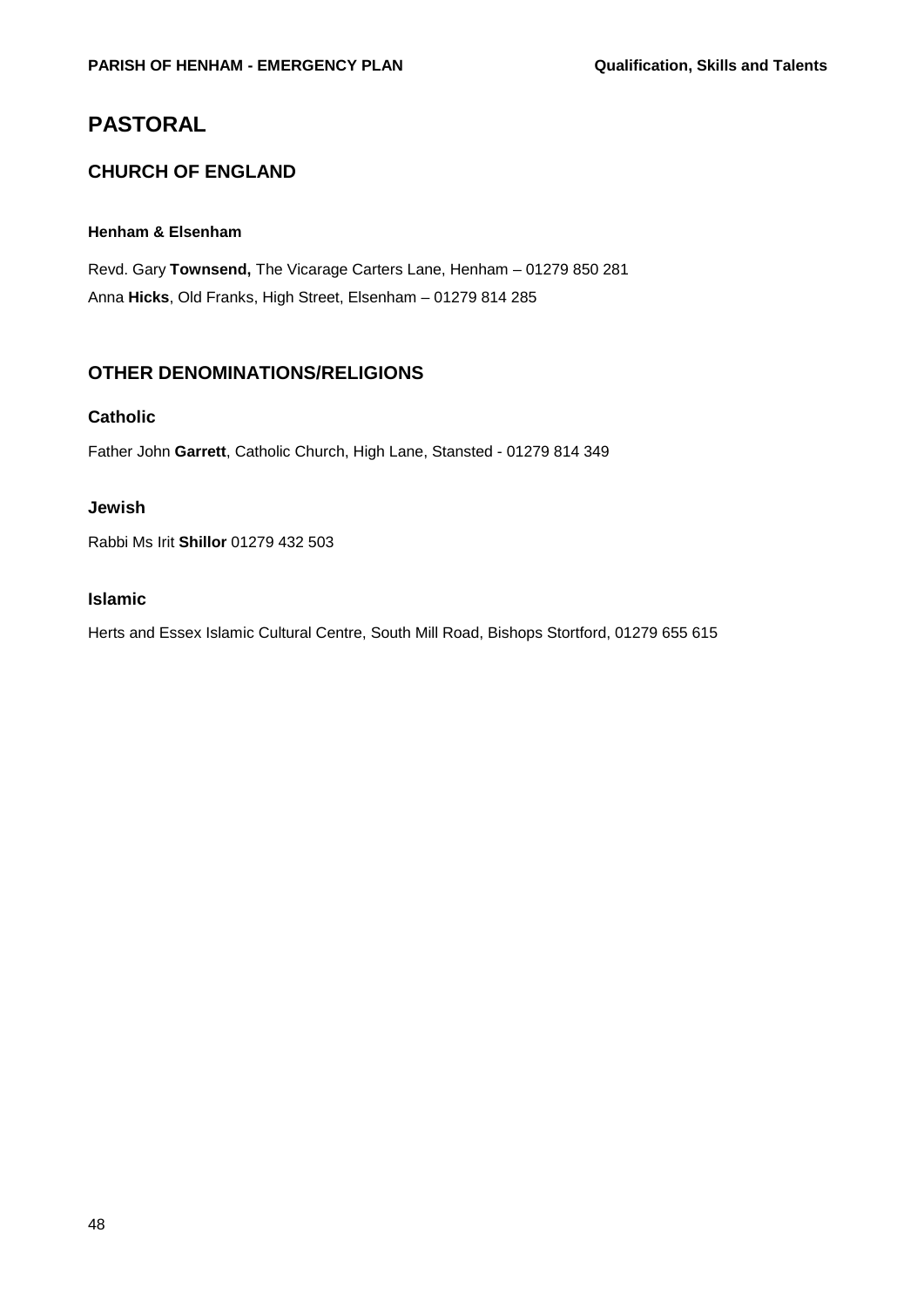## <span id="page-48-0"></span>**HENHAM PARISH COUNCILLORS**

#### **Role of Councillors and Call-out Procedure**

Much depends on the nature and place of the emergency as to the response required of Parish Council members, both initially and in the longer term.

The Chairman will be informed by the Village Co-ordinator **as a matter of priority** and a course of action decided upon. Should the Chairman not be immediately available, the Vice Chairman will be contacted and so on down the list as necessary.

The person first contacted will be responsible for initiating the system of informing other members, either personally or by sharing the calls with another member.

Should council members be required to meet immediately, they will do so at the Surgery at OSCA in Crow Street. Please avoid bringing cars if at all possible unless otherwise directed.

If the Chairman or other member receives first notification of an emergency requiring a village response, then that person will inform the Village Co-ordinator.

| CIIr. Nick. Baker (Chairman)                         | Ham Cottage, Wood End<br>Green  | 01279 850 745 | 07957 610 236 |
|------------------------------------------------------|---------------------------------|---------------|---------------|
| <b>Clir Karen George-Lafferty</b><br>(Vice Chairman) | 4 Church Street, Henham         | 01279 850 180 |               |
| <b>Mrs Mareike Dacey (Clerk)</b>                     | Bell Meadow End, High Street    | 01279 851 185 |               |
| <b>CIIr. Simon. Lee</b>                              | Meadow View, Crow Street        | 01279 850 720 | 07796 938 361 |
| <b>Clir Jon Bawden</b>                               | 2 Pimblett Row                  | 01279 850 427 |               |
| <b>CIIr Mark Fisher</b>                              | Barley House, High Street       | 01279 851 953 |               |
| <b>CIIr Fred Frindle</b>                             |                                 | 01279 850 339 |               |
| <b>CIIr Gary LeCount</b>                             | Cott Moor, Old Mead Road        |               |               |
| <b>CIIr Amanda Malins</b>                            | White House, Pledgedon<br>Green | 01279 850 777 | 07836 346 717 |
| <b>CIIr David Marshall</b>                           |                                 |               |               |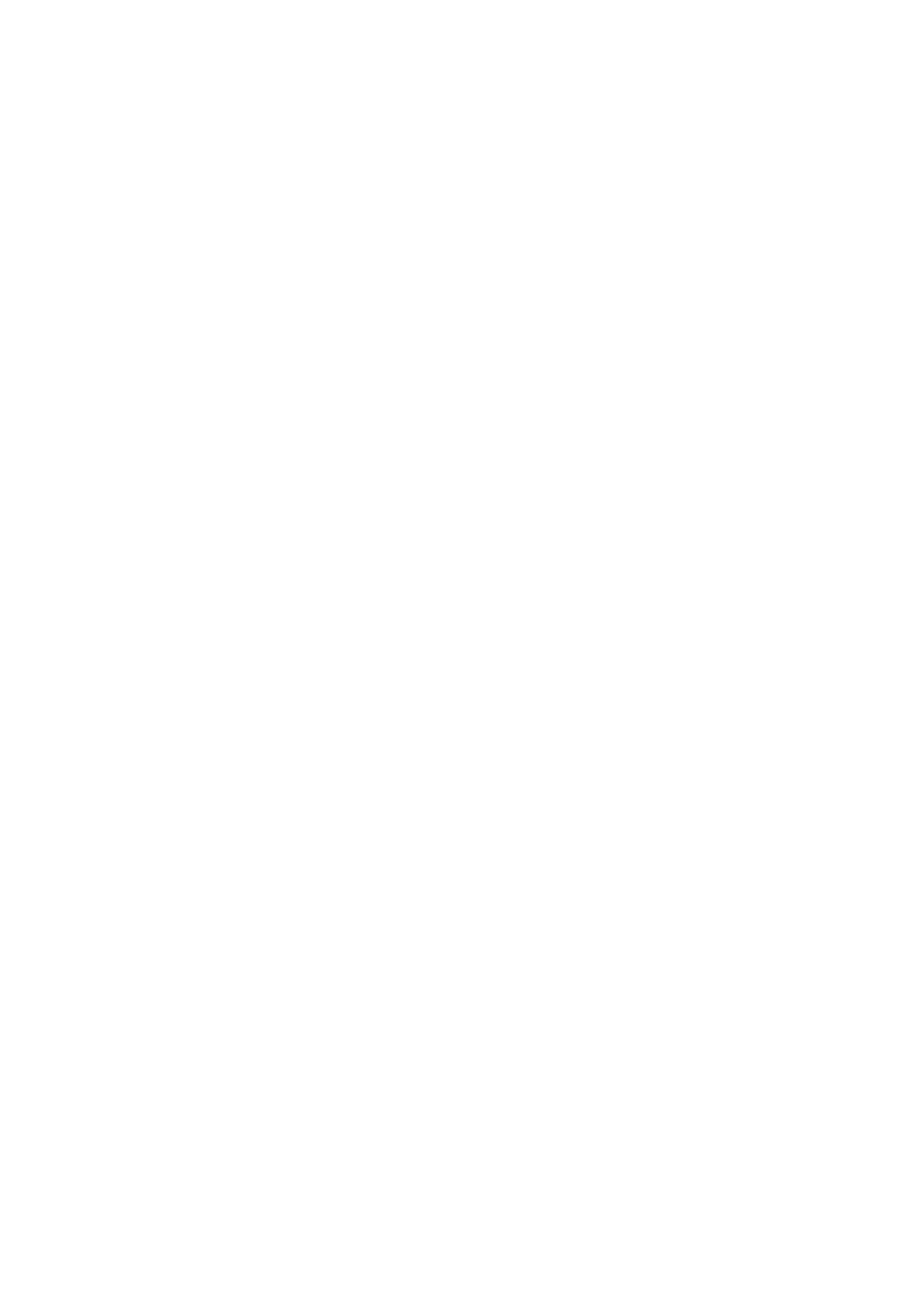## **NEIGHBOURHOOD WATCH**

The Neighbourhood Watch team in Henham is a valuable resource both in terms of having their own communication system and in their willingness to volunteer services. As individuals, they are strategically spread through the village and their deployment in an emergency situation much depends on the nature of the emergency. For example, they would be ideal in passing information quickly in cases of a threat from a chemical spillage or in relation to a missing child.

In the event of an emergency the watch co-ordinator would be informed by the Police or Village Co-ordinator and necessary action taken as required.

|                   |                                   | Home          |
|-------------------|-----------------------------------|---------------|
| Nick <b>BAKER</b> | Ham Cottage Woodend Green, Henham | 01279 850 745 |
| (Co-ordinator)    |                                   |               |

## **HENHAM VILLAGE FACEBOOK GROUP**

A useful group for Henham residents can be found at<https://www.facebook.com/groups/1515599415363184/> The group is open to all Henham Residents to post Henham related events.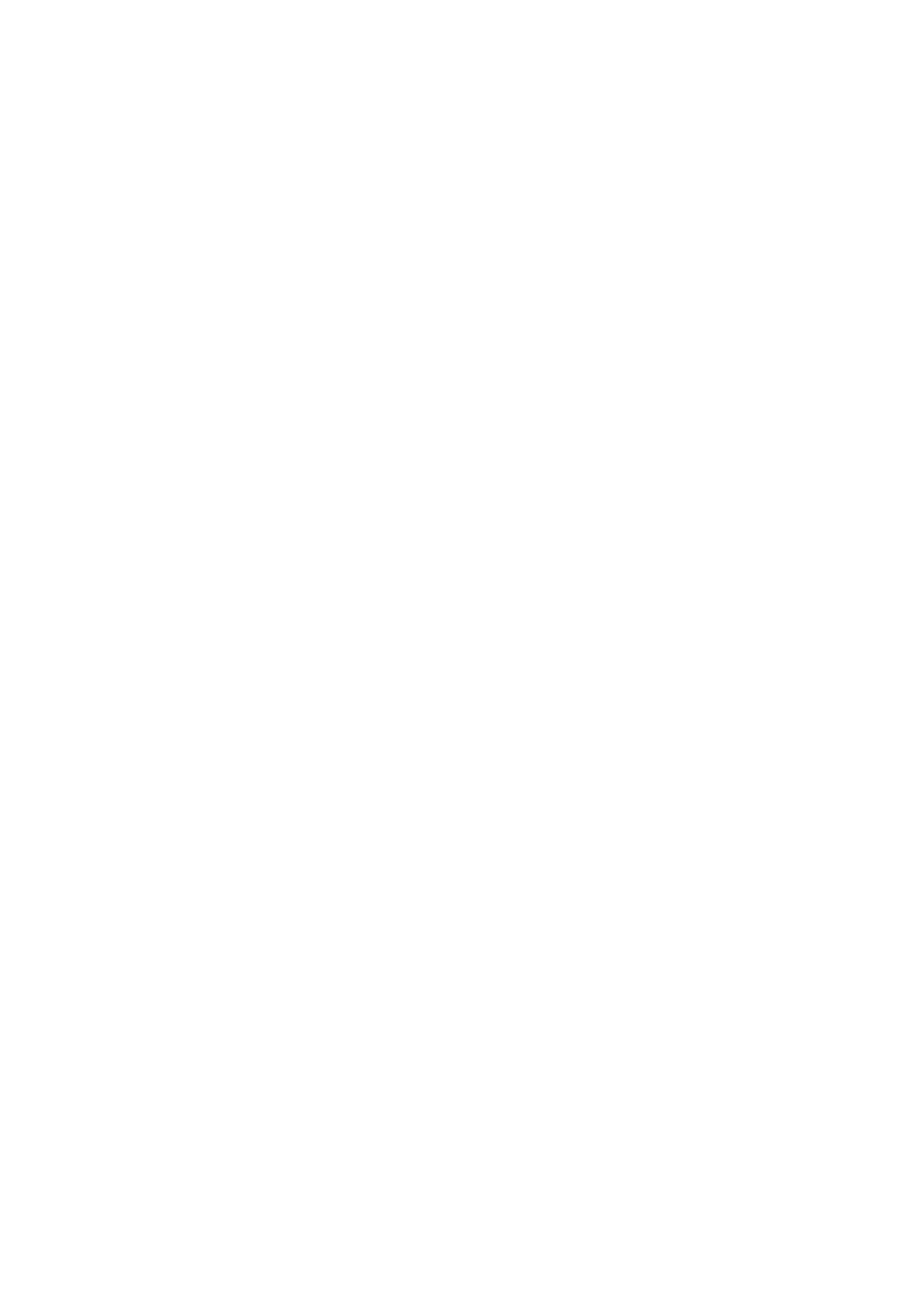## <span id="page-52-0"></span>**BRIEFING THE PARISH**

The following actions have been taken in order to prepare individuals regarding roles and responsibilities.

- **Personal briefing to the Parish Council and each member to have a personal copy of the plan.**
- **Personal briefing to Village Co-ordinator to have a personal copy of the plan.**
- Copies of the plan to each of the first key-holders of the Village Hall, OSCA, Church Hall and School.
- Copies of relevant pages of the plan to each key-holder of a building named in the plan with a covering written resume of the plan.
- Article in the village magazine (The Dragon), which goes to each household stating the plan has been prepared and that a copy can be viewed in the Post Office, together with a resume of the plan, who the village co-ordinators are and where they will be found in an emergency, where to go if they wish to volunteer help, (rather than to the scene) and advice about not causing obstruction to access and egress to the scene.
- Copies of the plan to the three Emergency Services and to the Uttlesford Emergency Planning Officer.
- **Copy of plan to the Neighbourhood Watch Co-ordinator**
- Copies of plan (2) to the Clerk to the Parish Liaison Sub-Committee 3.
- **Page on the Henham web site, [www.henham.org](http://www.henham.org/) reiterating the article in village magazine as detailed** above.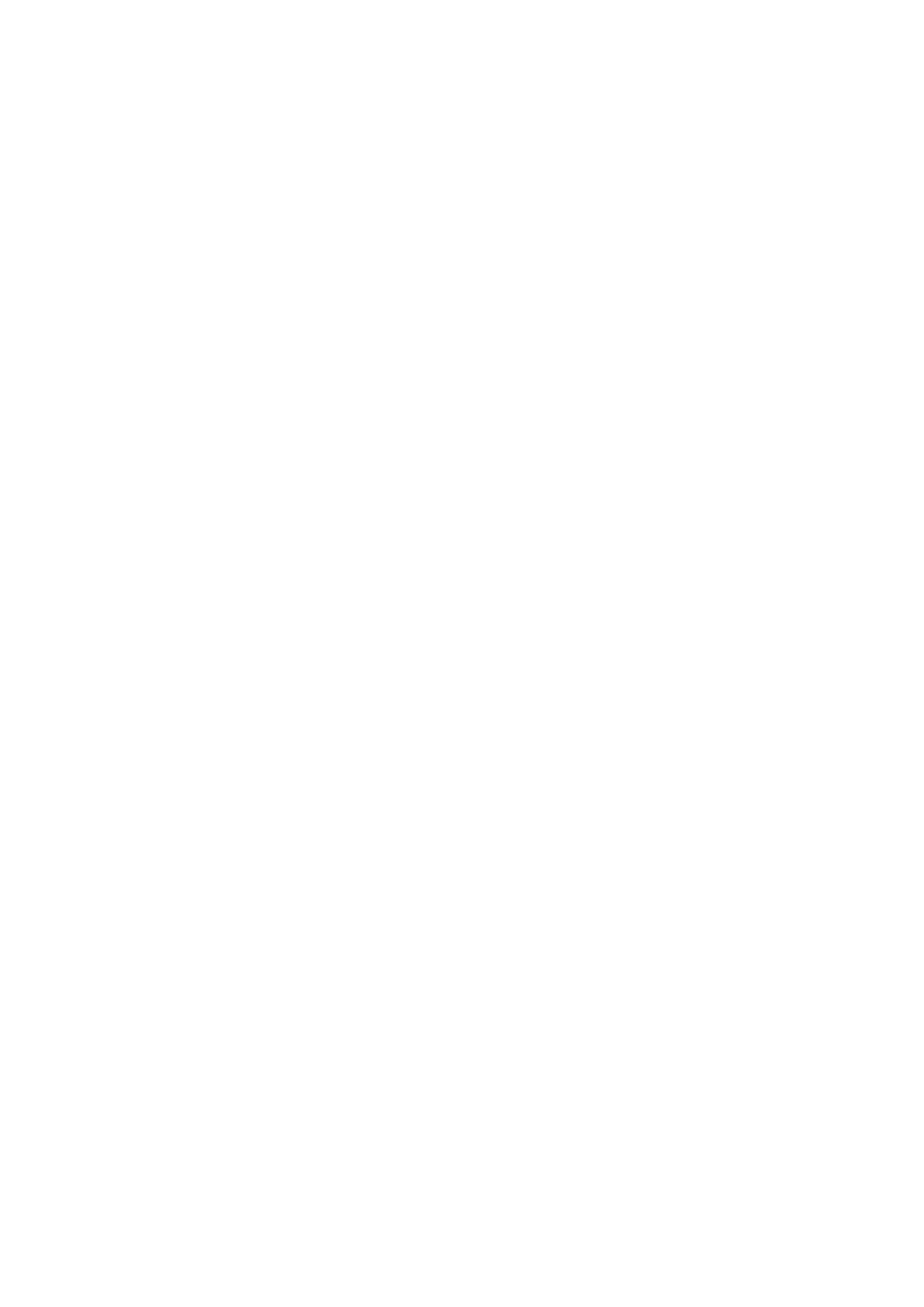## **USEFUL TELEPHONE NUMBERS**

## <span id="page-54-0"></span>**A full list of useful numbers is available on www.henham.org**

## **UTTLESFORD DISTRICT COUNCIL**

01799 510 510, - fax 01799 510 550

## <span id="page-54-1"></span>**ESSEX COUNTY COUNCILLOR**

Ray **GOODING** - 01279 813 103

## **UTLESFORD DISTRICT COUNCILLORS**

## **UTTLESFORD EMERGENCY PLANNING OFFICER**

Lisa **LISCOMBE** 01799 510 624 (Mobile - 07976 071 836) - Fax: 01799 510 550. Out of hours - 01799 510 510.

## **WOMEN'S ROYAL VOLUNTARY SERVICE**

Call via Uttlesford Emergency Planning Officer or Incident Officer

## **RED CROSS**

Call via Uttlesford Emergency Planning Officer or Incident Officer

### **NEIGHBOURING PARISHES**

Mrs. Ruth **Clifford**, Clerk to the Parish Liaison Committee, Stansted Council Offices, Grafton Green House, 72, Chapel Hill, Stansted Mountfitchet - 01279 813 214

## **EMERGENCY SERVICES**

Essex Fire Service - Harlow (West Division) - 01279 420 841

Essex Fire Service, Braintree, Essex, 01376 349 339

Police Chelmsford HQ – 0300 333 4444

Police Stansted Airport - 01279 680 278